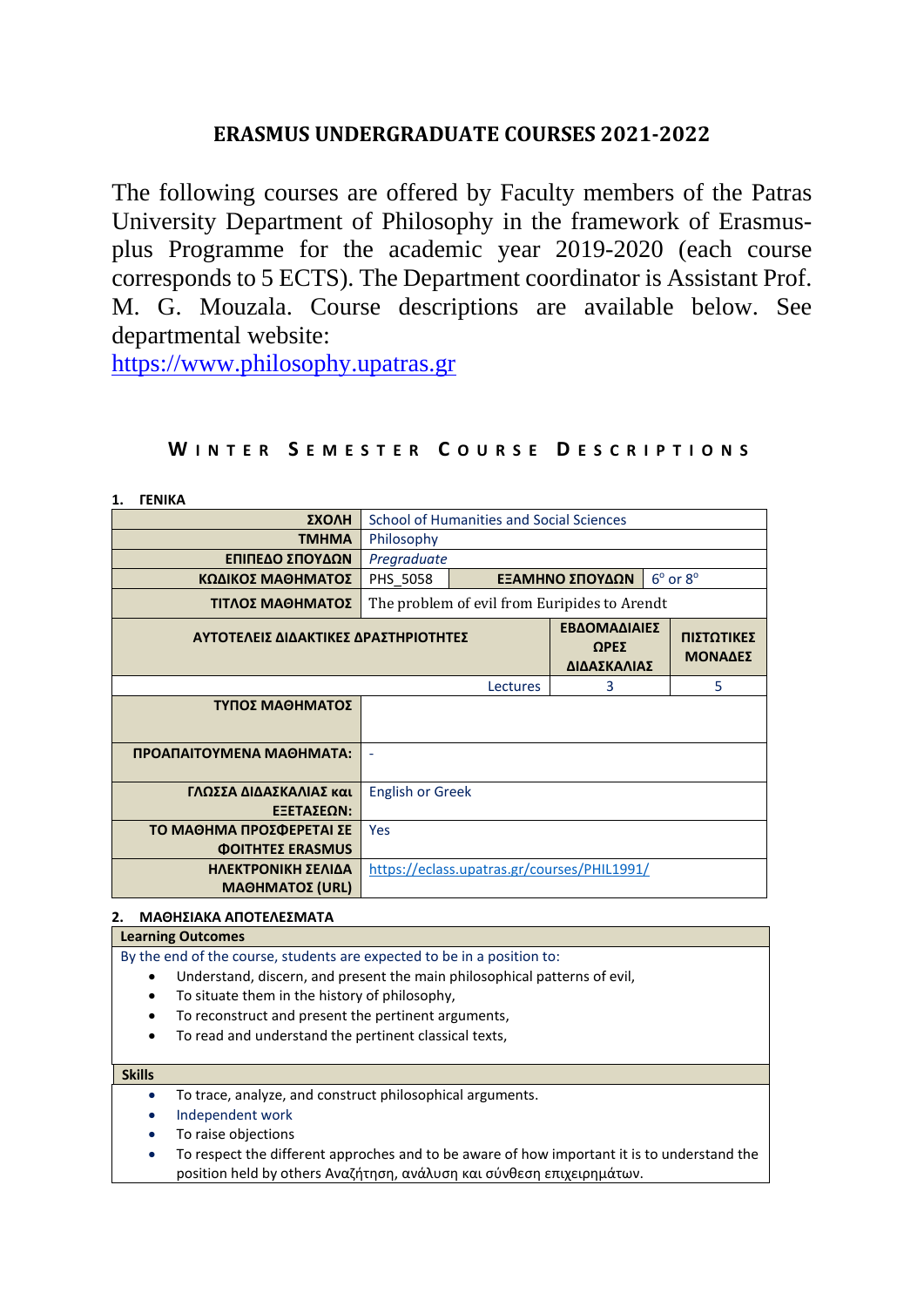## **3. Content**

•

The course is an introduction to the philosophical understanding of evil in the moral sense of the term. The main topics will be:. Κύριοι άξονες της πραγμάτευσης θα είναι:

- 1. Euripides' *Medea*
- 2. The Stoic conception of Evil
- 3. Christian Theodicy
- 4. The birth of the modern notion of evil in J.J. Rousseau
- 5. Kant's notion of radical evil
- 6. Nietzsche beyond evil
- 7. Arendt and the banality of evil

## **TEACHING AND LEARNING METHODS - ΑSSESSMENT**

| <b>TEACHING METHOD</b>                                      | Face-to-face Lectures                                                                                               |                          |  |  |  |
|-------------------------------------------------------------|---------------------------------------------------------------------------------------------------------------------|--------------------------|--|--|--|
| USE OF INFORMATION AND<br><b>COMMUNICATION TECHNOLOGIES</b> | Eclass                                                                                                              |                          |  |  |  |
| <b>TEACHING ORGANIZATION</b>                                | <b>Teaching Method</b>                                                                                              | <b>Semester Workload</b> |  |  |  |
|                                                             | 30<br>Lectures                                                                                                      |                          |  |  |  |
|                                                             | <b>Open Online Course</b>                                                                                           |                          |  |  |  |
|                                                             | Reading of the Bibliography<br>40                                                                                   |                          |  |  |  |
|                                                             | 20<br>Study                                                                                                         |                          |  |  |  |
|                                                             | 35<br><b>Essays Writing</b>                                                                                         |                          |  |  |  |
|                                                             | Total                                                                                                               | 125                      |  |  |  |
| <b>STUDENT ASSESSMENT</b>                                   | Three essays of around 12 pages in total. The Essays are of different level of                                      |                          |  |  |  |
|                                                             | difficulty and are to be submitted after the 6 <sup>th</sup> , the 9 <sup>th</sup> , and the 13 <sup>th</sup> week. |                          |  |  |  |

#### **Recommended Bibliography**

Dossier with primary sources and secondary bibliography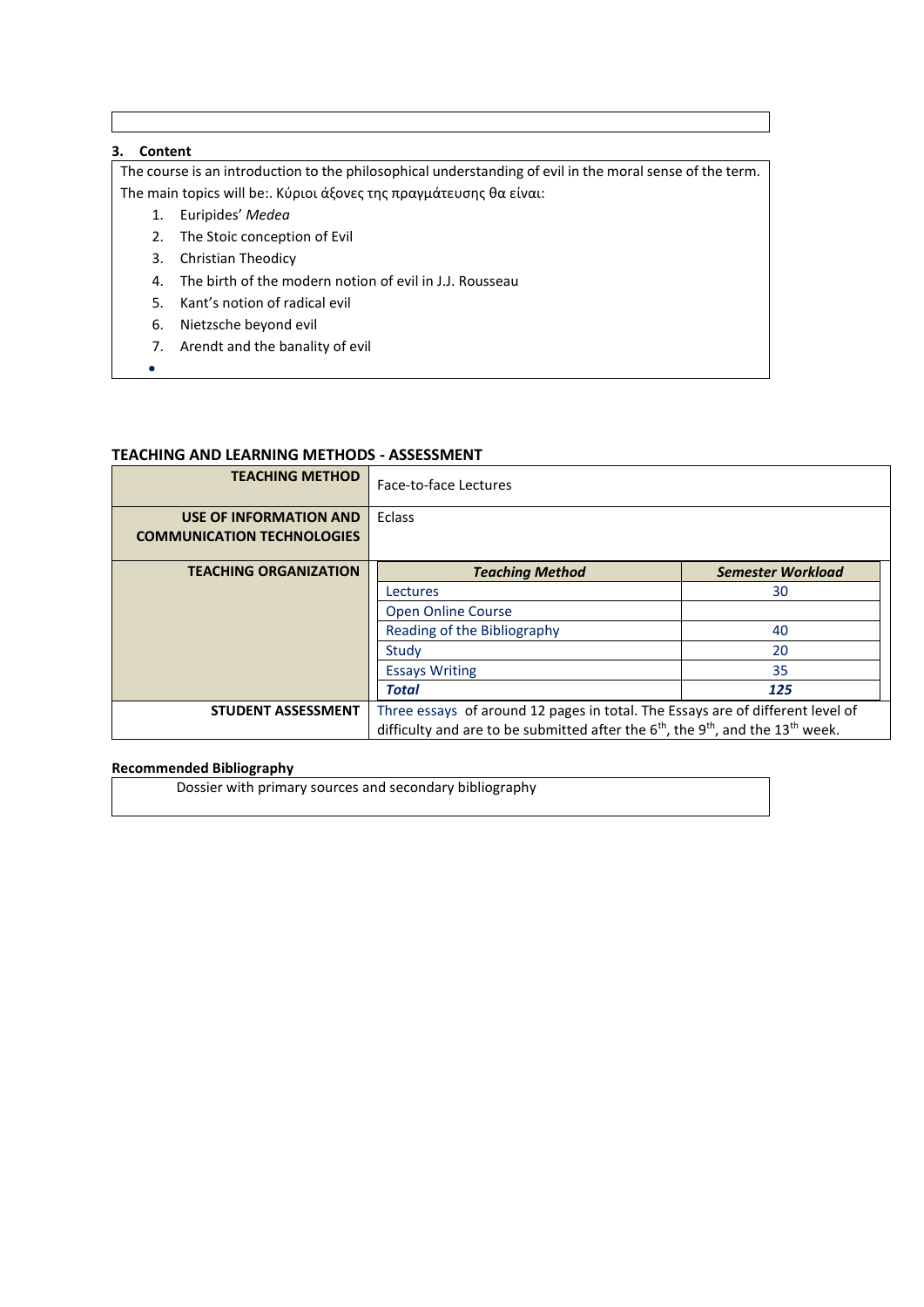| <b>SCHOOL</b>                                       |                                                                           | School of Humanities and Social Sciences                       |  |  |  |
|-----------------------------------------------------|---------------------------------------------------------------------------|----------------------------------------------------------------|--|--|--|
| <b>DEPARTMENT</b>                                   | Philosophy                                                                |                                                                |  |  |  |
| <b>LEVEL OF COURSE</b>                              | Undergraduate                                                             |                                                                |  |  |  |
| <b>COURSE CODE</b>                                  | 5017                                                                      | 6 <sup>th</sup> /8 <sup>th</sup><br><b>SEMESTER OF STUDIES</b> |  |  |  |
| <b>COURSE TITLE</b>                                 | Analytic Metaphysics                                                      |                                                                |  |  |  |
| <b>INDEPENDENT TEACHING ACTIVITIES</b>              | <b>TEACHING</b><br><b>HOURS</b><br><b>ECTS CREDITS</b><br><b>PER WEEK</b> |                                                                |  |  |  |
|                                                     | 3<br>5                                                                    |                                                                |  |  |  |
|                                                     |                                                                           |                                                                |  |  |  |
| <b>COURSE TYPE</b>                                  | Elective<br>Scientific area, Skills development                           |                                                                |  |  |  |
| <b>PREREQUISITE COURSES:</b>                        | None                                                                      |                                                                |  |  |  |
| <b>TEACHING AND ASSESSMENT</b><br><b>LANGUAGE:</b>  | Greek                                                                     |                                                                |  |  |  |
| THE COURSE IS OFFERED TO<br><b>ERASMUS STUDENTS</b> | Yes                                                                       |                                                                |  |  |  |
| <b>COURSE WEBPAGE (URL)</b>                         | https://eclass.upatras.gr/modules/document/?course=PHIL1873               |                                                                |  |  |  |

### **Leraning outcomes**

Acquaintance with a fundamental area of contemporary philosophy. Students will demonstrate knowledge and understanding of the recent concepts, problems and history of metaphysics. They will be able to construct and defend arguments in this area and offer informed reflection on related scientific issues (eg, relations between physical and social phenomena and methodologies). They will have the background necessary to begin research in this area as well as in other areas which depend on it (eg, metaphysics of mind, topics in philosophy of language such as externalism and relativism).

## **General Abilities**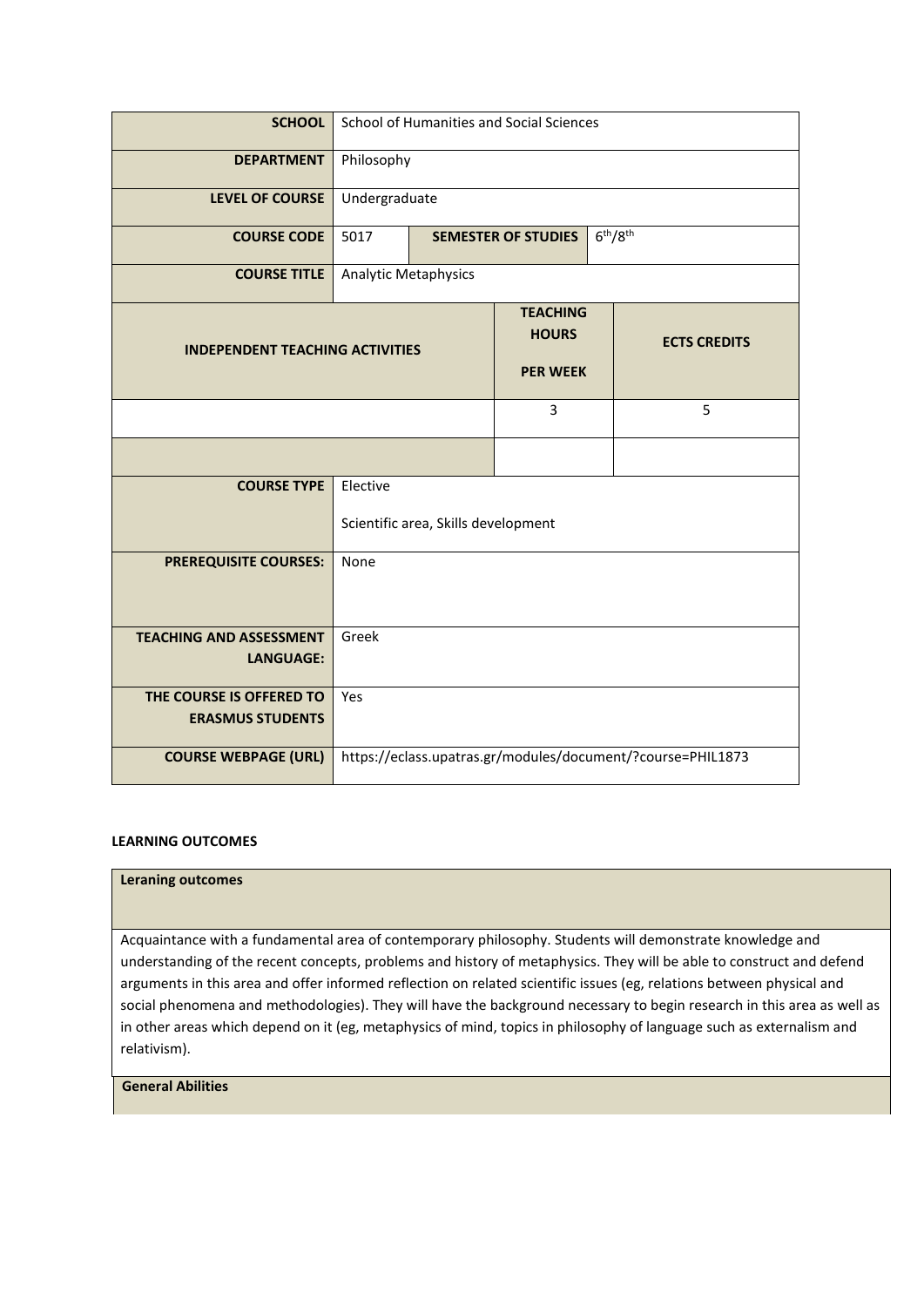Extraction, analysis and synthesis of information from a range of primary and secondary sources. Critical understanding of theories and principles. Decision-making in unpredictable study contexts, autonomous thinking, abductive and inductive reasoning. Eg: ability to distinguish theoretical and empirical explanation. Ability to use modal arguments. Ability to assess debates about the role of exact sciences in analyzing human and social phenomena.

### **COURSE CONTENT**

Study of metaphysical positions in two major analytic philosophers, Wilfrid Sellars and Saul Kripke. Sellars (1960) distinguished two descriptions of the world, the 'scientific image' and the 'manifest image'. While both descriptions seem true, they contradict one another. In his attempt to decide which one should be rejected, Sellars reaches unexpected results and questions the metaphysical validity of the scientific image of man. Kripke (1970/1980) formulates a number of theses on the modality of identity statements and uses them to reject the claim that mental states are identical to physiological states, reaching conclusions comparable to Sellars's in the metaphysics of mind.

## **TEACHING AND LEARNING METHODS - ΑSSESSMENT**

| <b>TEACHING METHOD</b>            | Lecturing, face-to-face                                                       |     |  |  |  |
|-----------------------------------|-------------------------------------------------------------------------------|-----|--|--|--|
| <b>USE OF INFORMATION AND</b>     | Comprehensive eclass in Greek, Powerpoint, photocopies for in-class work      |     |  |  |  |
| <b>COMMUNICATION TECHNOLOGIES</b> |                                                                               |     |  |  |  |
|                                   | <b>Teaching Method</b><br><b>Semester Workload</b>                            |     |  |  |  |
|                                   | Lectures                                                                      | 39  |  |  |  |
| <b>TEACHING ORGANIZATION</b>      | Independent study<br>86                                                       |     |  |  |  |
|                                   |                                                                               |     |  |  |  |
|                                   | <b>Total number of hours for the Course</b>                                   | 125 |  |  |  |
|                                   |                                                                               |     |  |  |  |
|                                   | Written final examination, prepared by in-class revisions and questionnaires. |     |  |  |  |
| <b>STUDENT ASSESSMENT</b>         | Presentations.                                                                |     |  |  |  |
|                                   |                                                                               |     |  |  |  |
|                                   |                                                                               |     |  |  |  |

#### **RECOMMENDED LITERATURE**

- [https://eclass.upatras.gr/courses/PHIL1873](https://eclass.upatras.gr/courses/PHIL1873/)

- Wilfrid Sellars, "[Philosophy and the scientific image of man](https://eclass.upatras.gr/modules/document/file.php/PHIL1873/Sellars%201960.pdf)?", *Science, Perception and Reality* (1963), 1-41.

- Saul Kripke, *Naming and Necessity*, Harvard University Press, 1980.

- Rudolf Carnap, "Empiricism, semantics and ontology" [1950], 2008.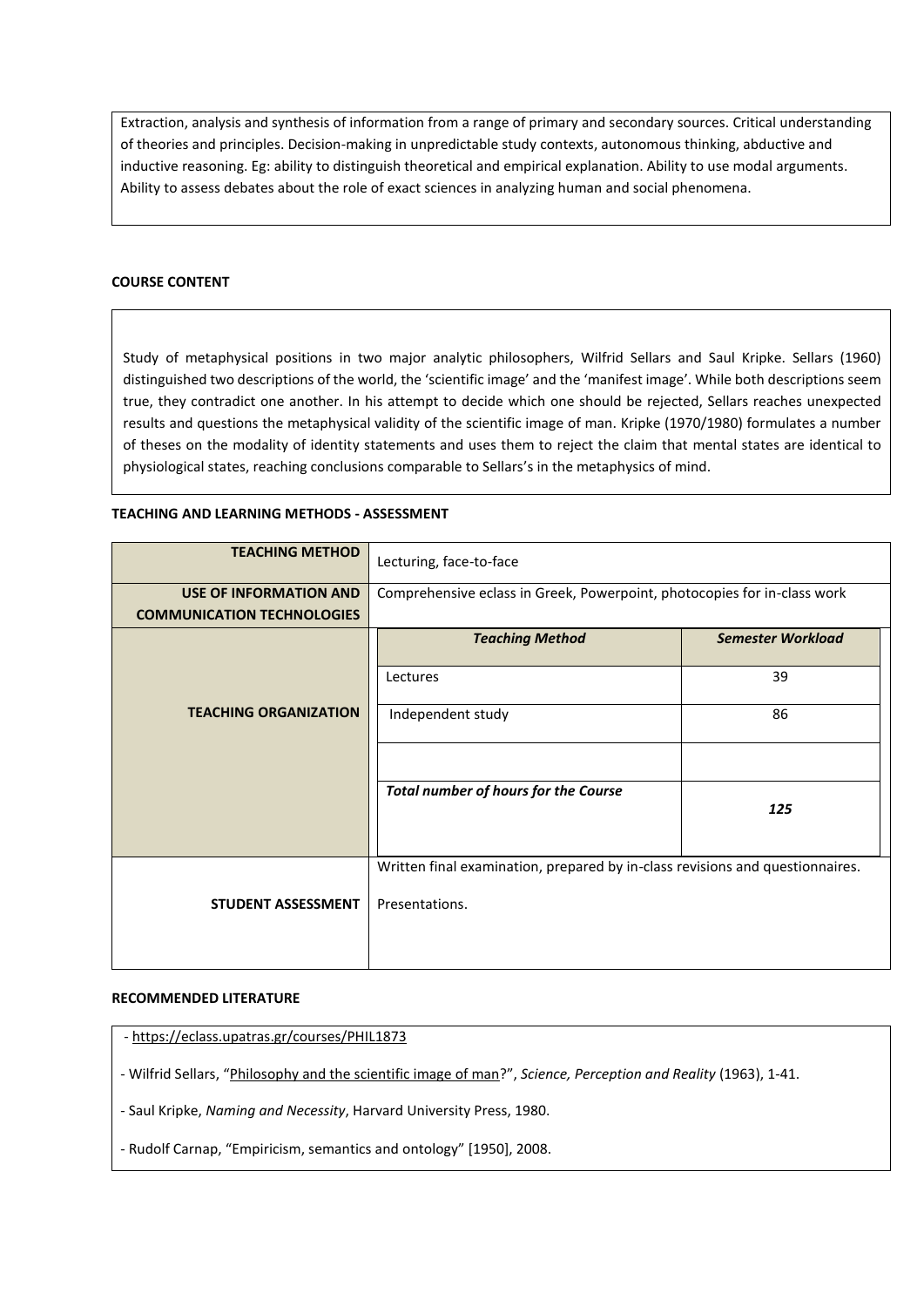| <b>SCHOOL</b>                                       |                                                                           | HUMANITIES AND SOCIAL SCIENCES |                                                 |  |                |
|-----------------------------------------------------|---------------------------------------------------------------------------|--------------------------------|-------------------------------------------------|--|----------------|
| <b>DEPARTMENT</b>                                   |                                                                           | <b>PHILOSOPHY</b>              |                                                 |  |                |
| <b>LEVEL OF COURSE</b>                              | <b>UNDERGRADUATE</b>                                                      |                                |                                                 |  |                |
| <b>COURSE CODE</b>                                  | PHS_1004                                                                  |                                | <b>SEMESTER OF STUDIES</b>                      |  | <b>ERASMUS</b> |
| <b>COURSE TITLE</b>                                 |                                                                           |                                | Dialectic and Self-knowledge in Plato's Sophist |  |                |
| <b>INDEPENDENT TEACHING ACTIVITIES</b>              | <b>TEACHING</b><br><b>HOURS</b><br><b>ECTS CREDITS</b><br><b>PER WEEK</b> |                                |                                                 |  |                |
|                                                     | 5<br>3                                                                    |                                |                                                 |  |                |
| <b>COURSE TYPE</b>                                  | Specialised general knowledge                                             |                                |                                                 |  |                |
| <b>PREREQUISITE COURSES:</b>                        | None                                                                      |                                |                                                 |  |                |
| <b>TEACHING AND ASSESSMENT</b><br><b>LANGUAGE:</b>  | English                                                                   |                                |                                                 |  |                |
| THE COURSE IS OFFERED TO<br><b>ERASMUS STUDENTS</b> | Yes                                                                       |                                |                                                 |  |                |
| <b>COURSE WEBPAGE (URL)</b>                         | https://eclass.upatras.gr/courses/PHIL2000/                               |                                |                                                 |  |                |

**Learning outcomes**

Our aim in this course is to investigate the way in which the Socratic Dialectic on the one hand, and the Sophistic Dialectic which derives from the Sophistry of the noble lineage, on the other, differentiate from the Eristic Dialectic. We set out to show that both these kinds of Dialectic bring to the fore the innate capacities of each human soul to acquire selfknowledge.

Upon successful completion of the course students will be able to:

- have demonstrated knowledge and understanding of the basic philosophical method presented in Plato's *Sophist* and almost the entire Platonic corpus
- apply the acquired knowledge and understanding in other Platonic or related philosophical texts and prove that they have the abilities of philosophical reading, analysis, and critical understanding of these texts
- have the ability to formulate and develop arguments to support or refute philosophical theories and conceptions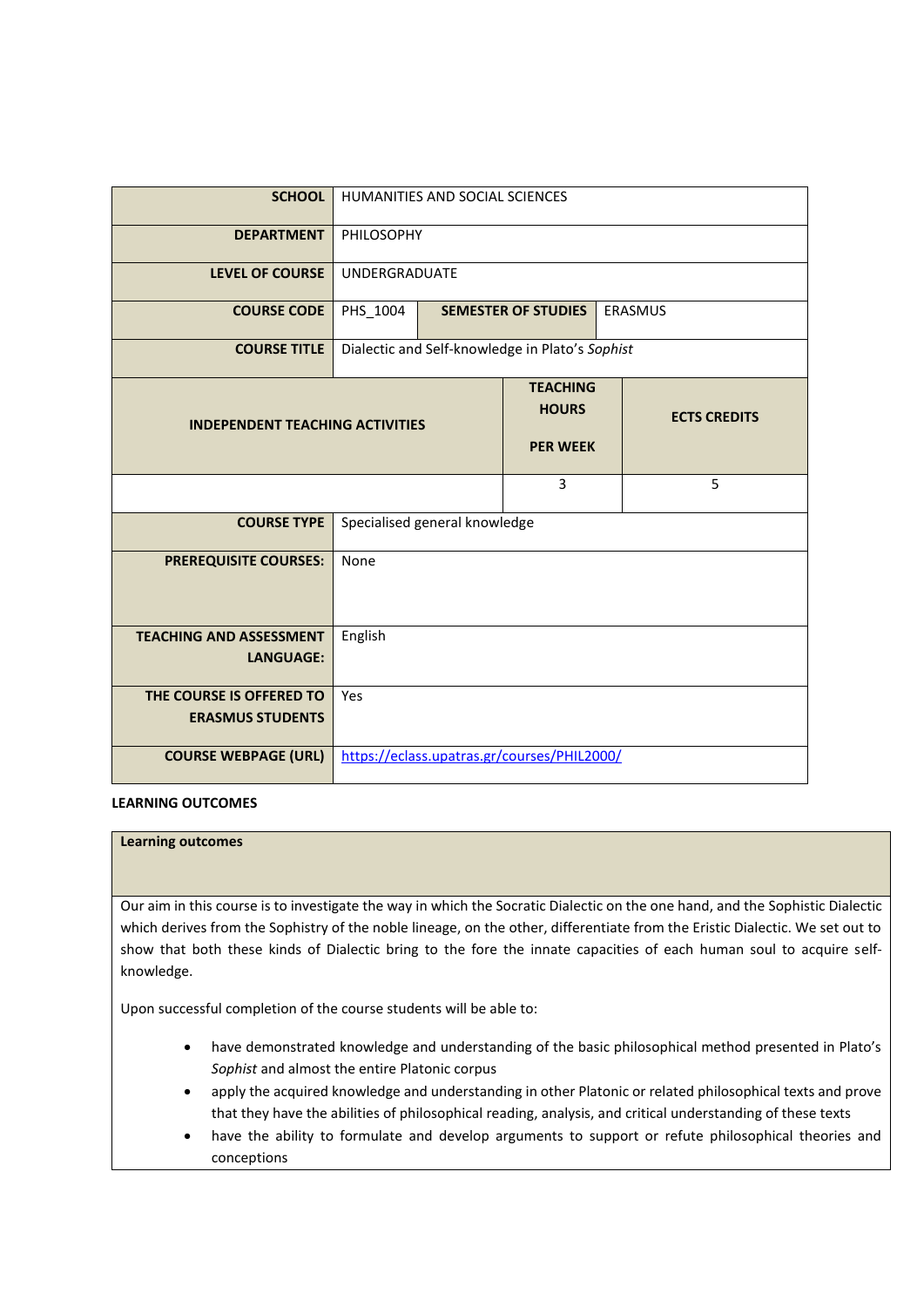- formulate judgments that include reflection on relevant metaphysical, cognitive or scientific and ethical issues
- have developed those learning skills which allow them to continue to study in a manner that may be largely self-directed or autonomous

### **General Abilities**

Working independently

Production of new research ideas

Criticism and self-criticism

Production of free, creative and inductive thinking

#### **COURSE CONTENT**

The genuine philosophers and their appearances

The first five definitions of the sophist

The method of divisions

The sixth definition of the sophist

The seventh definition of the sophist

The task of the dialectician

Dialectic, Language and Self-knowledge

### **TEACHING AND LEARNING METHODS - ΑSSESSMENT**

| <b>TEACHING METHOD</b>            | Face-to-face                                             |                          |  |  |
|-----------------------------------|----------------------------------------------------------|--------------------------|--|--|
| USE OF INFORMATION AND            | Support of the learning-process through e-class platform |                          |  |  |
| <b>COMMUNICATION TECHNOLOGIES</b> |                                                          |                          |  |  |
| <b>TEACHING ORGANIZATION</b>      | <b>Teaching Method</b>                                   | <b>Semester Workload</b> |  |  |
|                                   | 30<br>Lectures                                           |                          |  |  |
|                                   |                                                          |                          |  |  |
|                                   | Study and analysis of text and bibliography              | 50                       |  |  |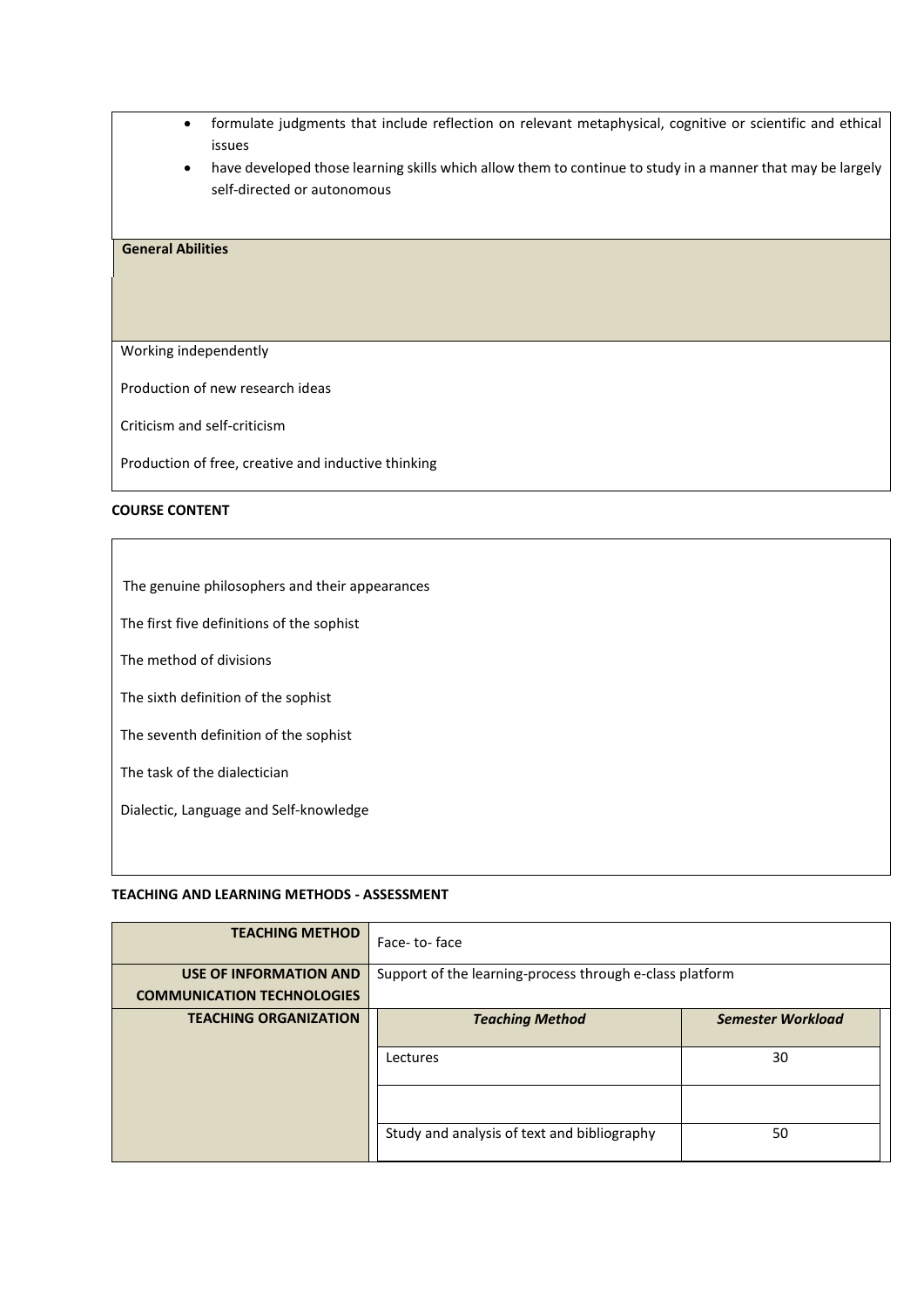|                    | Independent study                           | 45  |
|--------------------|---------------------------------------------|-----|
|                    | <b>Total number of hours for the Course</b> | 125 |
| STUDENT ASSESSMENT | Written work (100%)                         |     |

### **RECOMMENDED LITERATURE**

Noburu Notomi, *The Unity of Plato's* Sophist, *Between the Sophist and the Philosopher,* Cambridge University Press 1999.

Christian Glasmeyer, *Platons Sophistes*, *Zur Überwindung der Sophistik*, Universitätsverlag Winter Heidelberg 2003.

Michel Fattal, *Le Langage chez Platon, Autour du Sophiste,* L' Harmattan 2009.

Paolo Crivelli, *Plato's Account of Falsehood*, *A Study of the* Sophist, Cambridge University Press 2012.

Melina G. Mouzala, "Logos as ῾weaving together or communion of indications about *ousia᾿* in Plato's *Sophist", Platonic Investigations,* Vol. 10, 2019, 35-75.

| <b>Course Title</b>    | <b>Philosophy of Perception</b>                                                                                                                                            |  |  |
|------------------------|----------------------------------------------------------------------------------------------------------------------------------------------------------------------------|--|--|
| <b>Code No</b>         | 5028                                                                                                                                                                       |  |  |
| <b>Course language</b> | <b>English</b>                                                                                                                                                             |  |  |
| <b>Semester</b>        | Winter 2021                                                                                                                                                                |  |  |
| <b>ECTS</b>            | 5                                                                                                                                                                          |  |  |
| <b>Instructor</b>      | K. Pagondiotis                                                                                                                                                             |  |  |
|                        | Students who successfully complete this course will be able to:<br>• Describe the major theories concerning the objects, the contents<br>and the mechanisms of perception. |  |  |
| <b>Objectives</b>      | • Evaluate conflicting philosophical arguments related to these<br>theories.                                                                                               |  |  |
|                        | • Explain difficult philosophical concepts in their own words so that others<br>will be able to understand them.                                                           |  |  |
|                        | • Connect basic theses in the philosophy of perception with broader themes<br>in metaphysics and epistemology                                                              |  |  |
|                        | • Demonstrate skillful critical and reflective thinking.                                                                                                                   |  |  |
|                        | extraction, analysis and synthesis of information from a range of<br>primary and secondary sources                                                                         |  |  |
| <b>Skills</b>          | critical understanding of theories and principles<br>٠                                                                                                                     |  |  |
|                        | decision-making in unpredictable study contexts                                                                                                                            |  |  |
|                        | autonomous thinking and inductive reasoning                                                                                                                                |  |  |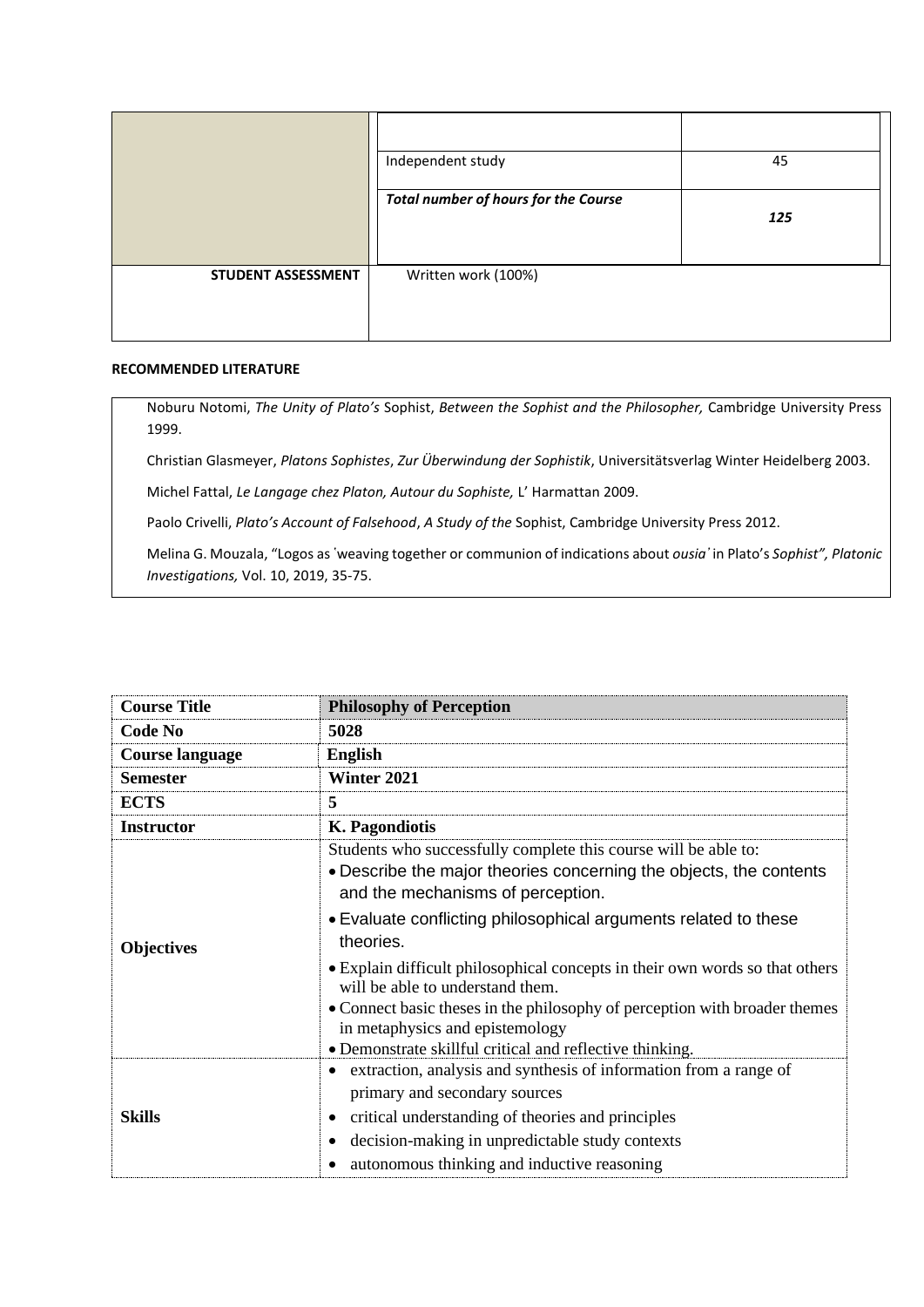| <b>Prerequisites</b>      | None                                                                                                                                                                                                                                                                                                                                                                                                                                                                                                                                                                                                                                                                                                                                                                                                                                                                                                                                                                                                                                                                                                                                                                                                                                                                                                                                                                                                                                                                                                                                                                                                                                                                                                                                                                                                                                                                                                                                 |
|---------------------------|--------------------------------------------------------------------------------------------------------------------------------------------------------------------------------------------------------------------------------------------------------------------------------------------------------------------------------------------------------------------------------------------------------------------------------------------------------------------------------------------------------------------------------------------------------------------------------------------------------------------------------------------------------------------------------------------------------------------------------------------------------------------------------------------------------------------------------------------------------------------------------------------------------------------------------------------------------------------------------------------------------------------------------------------------------------------------------------------------------------------------------------------------------------------------------------------------------------------------------------------------------------------------------------------------------------------------------------------------------------------------------------------------------------------------------------------------------------------------------------------------------------------------------------------------------------------------------------------------------------------------------------------------------------------------------------------------------------------------------------------------------------------------------------------------------------------------------------------------------------------------------------------------------------------------------------|
| <b>Course Description</b> | This course is designed to acquaint students with the basic problems of<br>perception as they are discussed in analytic philosophy. The course has<br>three parts, which deal with the objects, the contents and the mechanisms<br>of perception respectively. More specifically, the first part examines the<br>debate between direct and indirect realism. In this context we examine<br>three versions of direct realism, disjunctivism, intentionalism and<br>enactivism.<br>The second part examines two debates on perceptual content: a) whether all<br>perceptual content is intentional or it involves phenomenal content, and b)<br>whether perceptual content is conceptual or non-conceptual. The third part<br>examines a) the most influential psychological theories on the mechanisms<br>of perception (early cognitive psychology's theory of perception, Gibson's<br>ecological theory of direct perception and Fodor's modular theory of<br>perception) and b) the debate on the cognitive penetrability of perceptual<br>processes.                                                                                                                                                                                                                                                                                                                                                                                                                                                                                                                                                                                                                                                                                                                                                                                                                                                                              |
| <b>Course Readings</b>    | Campbell J. (2002): Reference and Consciousness. Clerendon Press -<br>Oxford.<br>Churchland, P. M. (1988): "Perceptual Plasticity and Theoretical<br>Neutrality". Philosophy of Science, 55 (2), σελ. 167-188.<br>Crane, T. (1992): "The nonconceptual content of Experience" in Crane, T.<br>(1992): The Contents of Experience. Cambridge University Press.<br>Crane, T. (2001): Elements of Mind. Oxford University Press.<br>Evans, G. (1982): The Varieties of Reference (Edited by J. McDowell).<br>Clarendon Press.<br>Fodor, J. (1983): The Modularity of Mind. The MIT Press.<br>Fodor, J. (1990b): "Observation Reconsidered" in Fodor, J. (1990a): A<br>Theory of Content & Other Essays. A Bradford Book-The MIT Press.<br>Jackson, F. (1977): Perception. Cambridge University Press.<br>Jackson, F. (1982): "Epiphenomenal Qualia", Philosophical Quarterly, 32,<br>σελ. 127-136.<br>Macpherson Fiona & Haddock Adrian (eds.), Disjunctivism: Perception,<br>Action, Knowledge. Oxford University Press.<br>Martin, M.G.F. (2002): "The Transparency of Experience", Mind and<br>Language, 17: 376–425.<br>Noe A. (2004): Action in Perception, The MIT Press, Cambridge<br>Putnam H. (1994): "Sense, nonsense and the senses: An inquiry into the<br>powers of the human mind", Journal of Philosophy 91 (9):445-517<br>Pylyshyn, Z. (1999): "Is Vision Continuous with Cognition? The Case for<br>Cognitive Impenetrability of Visual Perception", Behavioral and Brain<br>Sciences, 22(3), 341-423.<br>Raftopoulos, A. (2009), Cognition and Perception - How Do Psychology<br>and Neural Science Inform Philosophy? The MIT Press.<br>Robinson, H. (1994): Perception. Routledge.<br>Smith A.D. (2002): The Problem of Perception, Harvard University Press,<br>Cambridge<br>Tye, M. (1995): Ten Problems of Consciousness - A Representational<br>Theory of the Phenomenal Mind. A Bradford Book - The MIT Press. |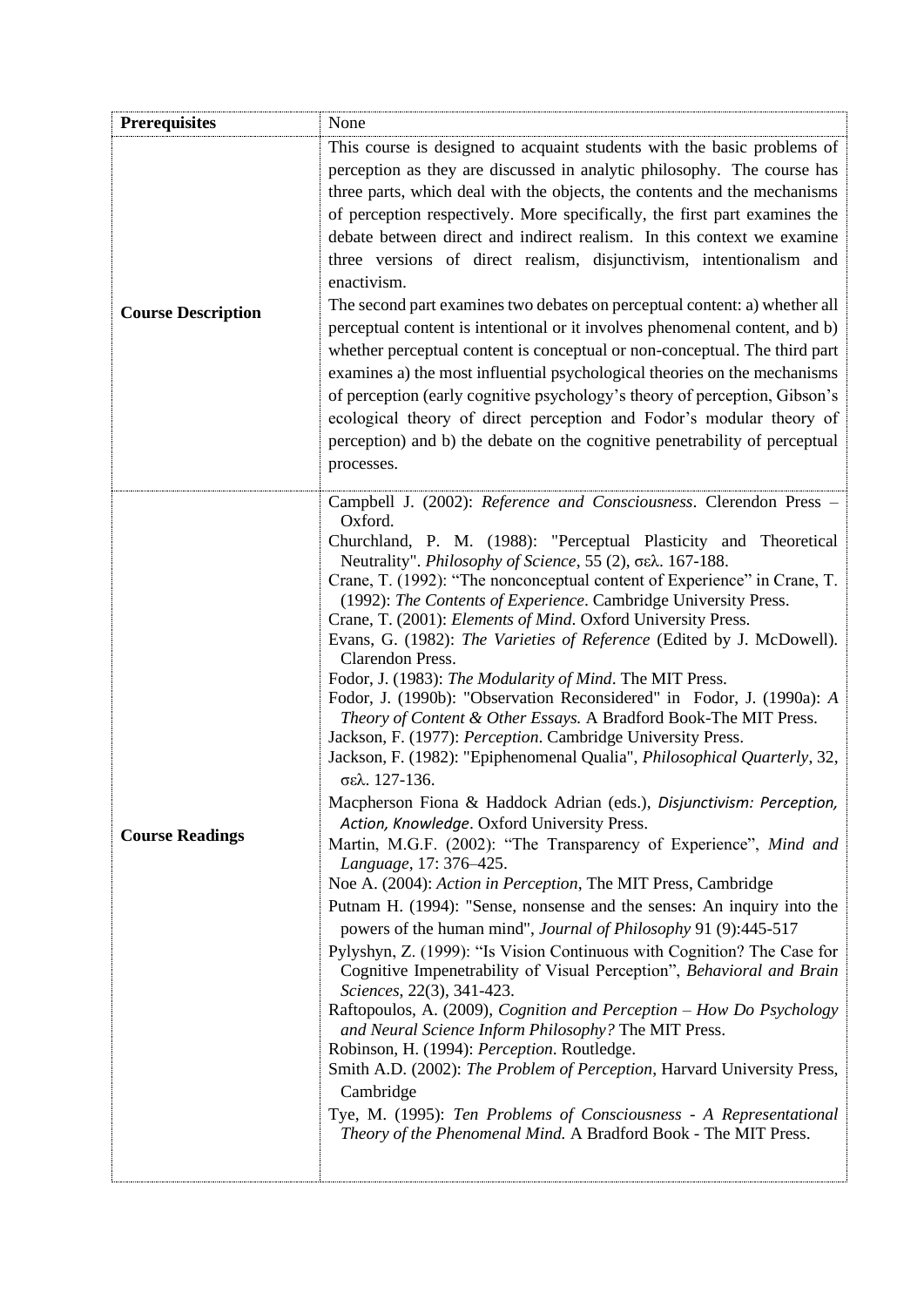## *AMERICAN THEATRE I*

| 4. | <b>GENERAL INFORMATION</b>             |                                                                   |                                                  |                                                  |  |                |
|----|----------------------------------------|-------------------------------------------------------------------|--------------------------------------------------|--------------------------------------------------|--|----------------|
|    | <b>FACULTY</b>                         |                                                                   | <b>FACULTY OF HUMANITIES AND SOCIAL SCIENCES</b> |                                                  |  |                |
|    | <b>DEPARTMENT</b>                      | THEATRE STUDIES                                                   |                                                  |                                                  |  |                |
|    | <b>COURSE LEVEL</b>                    | <b>UNDERGRADUATE</b>                                              |                                                  |                                                  |  |                |
|    | <b>COURSE CODE</b>                     | <b>WTH214</b>                                                     |                                                  | <b>SEMESTER OF STUDIES</b>                       |  | 3rd (THIRD)    |
|    | <b>COURSE TITLE</b>                    | <b>AMERICAN THEATRE I</b>                                         |                                                  |                                                  |  |                |
|    | <b>INDEPENDENT TEACHING ACTIVITIES</b> | <b>TEACHING</b><br><b>ECTS</b><br><b>HOURS</b><br><b>PER WEEK</b> |                                                  |                                                  |  | <b>CREDITS</b> |
|    |                                        | 5<br>Lectures and students' assignments<br>3                      |                                                  |                                                  |  |                |
|    | <b>COURSE TYPE</b>                     |                                                                   | Academic field: World Theatre                    |                                                  |  |                |
|    |                                        | Mandatory elective                                                |                                                  |                                                  |  |                |
|    | <b>PREREQUISITES</b>                   |                                                                   |                                                  | Successful completion of the course THE041       |  |                |
|    |                                        |                                                                   |                                                  | Introduction to Theatre Studies (Modern Theatre) |  |                |
|    | <b>INSTRUCTION AND</b>                 | Greek                                                             |                                                  |                                                  |  |                |
|    | <b>ASSESSMENT LANGUAGE:</b>            |                                                                   |                                                  |                                                  |  |                |
|    | <b>COURSE OFFERED TO</b>               | Yes (in English)                                                  |                                                  |                                                  |  |                |
|    | <b>ERASMUS STUDENTS</b>                |                                                                   |                                                  |                                                  |  |                |
|    | <b>COURSE WEBPAGE (URL)</b>            | https://eclass.upatras.gr/courses/THE761/                         |                                                  |                                                  |  |                |

## **5. LEARNING OUTCOMES**

| <b>Learning outcomes</b>                                                                                                                              |                                                       |  |  |  |  |  |
|-------------------------------------------------------------------------------------------------------------------------------------------------------|-------------------------------------------------------|--|--|--|--|--|
|                                                                                                                                                       | By the end of this course the student is expected to: |  |  |  |  |  |
| 1. recognize the salient characteristics of the American dramaturgy in the first<br>half of the 20 <sup>th</sup> century                              |                                                       |  |  |  |  |  |
| 2. master basic methodological tools for the analysis of a dramatic text of the<br>American dramaturgy                                                |                                                       |  |  |  |  |  |
| 3. recognize the salient characteristics of the playwrights they study                                                                                |                                                       |  |  |  |  |  |
| 4. be familiar with the historical and social background in which a playwright<br>lived                                                               |                                                       |  |  |  |  |  |
| 5. be able to recognize the influences a playwright has accepted and offered<br>likewise                                                              |                                                       |  |  |  |  |  |
| 6. be familiar with the dramatic language, style, the playwrights' stage<br>directions, the space and the time used by the author in writing his play |                                                       |  |  |  |  |  |
| have acquired quite a comprehensive view of the stage representation of the<br>7.<br>plays they have studied.                                         |                                                       |  |  |  |  |  |
| <b>General skills</b>                                                                                                                                 |                                                       |  |  |  |  |  |
| By the end of the course the student will have developed the following skills                                                                         |                                                       |  |  |  |  |  |
| (general abilities):                                                                                                                                  |                                                       |  |  |  |  |  |
| familiar with the characteristics of American dramatic literature and                                                                                 |                                                       |  |  |  |  |  |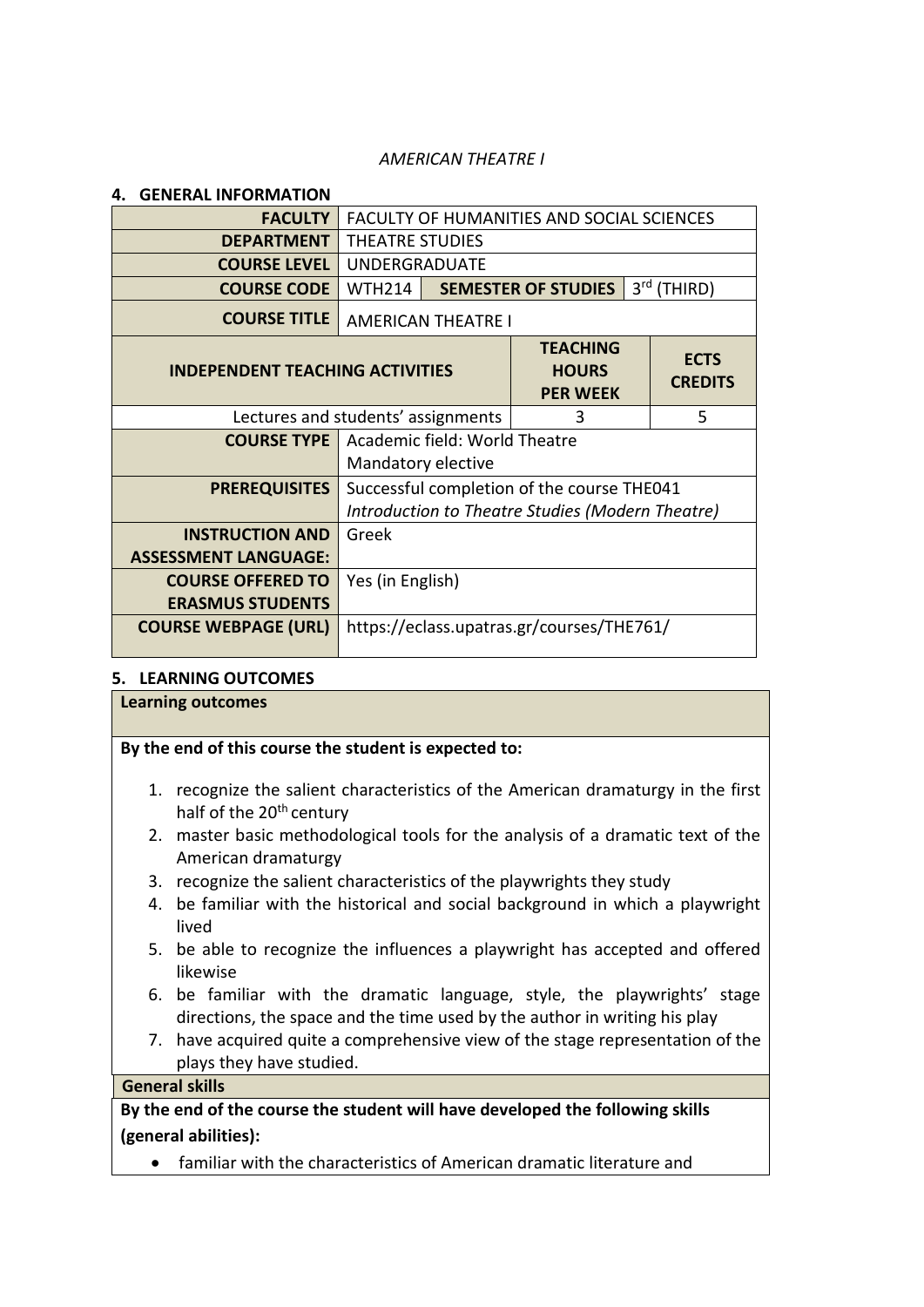American culture

- familiar with the dramatists of the first half of the  $20<sup>th</sup>$  century, whose dramatic work has an outstanding impact on world level
- recognize the factors which influenced the reception of American dramaturgy in the Greek theatre
- analyze the structure and content of dramatic texts
- analyze and compare topics and characters in a dramatic text
- develop a view on characters, in relation to their dramaturgical role and their position in the plays of American dramatists they have studied
- intertextually approach drama texts, issues, and characters
- develop argumentation and produce evidentiary discourse
- further their analytical thought and skill, so as to write academic texts on modern American drama and culture
- spot the aesthetic, ideological, philosophical, and dramaturgical parameters reflected in a dramatic text they have studied
- have an adequate knowledge of modern American dramaturgy bibliography, and of individual playwrights.

# **6. COURSE CONTENT**

This is the first part of a series of lectures on American theatre. Chronologically the course *American Theatre I* focuses on the American dramaturgy and the American theatre of the  $20<sup>th</sup>$  century, from the beginning of the century to the 1960s. It also offers an introduction to American literary tradition before the 20<sup>th</sup> century. Topics discussed: the American identity/identities, landmarks in the history of American theatre before the  $20<sup>th</sup>$  century (melodrama). The course focuses on the most representative modern American playwrights through discussion and case study analysis. Playwrights and plays under discussion and assessment: Lillian Hellman (*Toys in the Attic*), Thornton Wilder (*Our Town*), Eugene O' Neill (*Mourning Becomes Electra*), Tennessee Williams (*A Streetcar Named Desire* and *Glass Menagerie*), Arthur Miller (*Death of a Salesman*).

| <b>INSTRUCTION METHOD</b>       | In class (lectures, discussion, oral presentations of |                  |  |  |  |
|---------------------------------|-------------------------------------------------------|------------------|--|--|--|
|                                 | assignments, feedback)                                |                  |  |  |  |
| <b>USE OF INFORMATION AND</b>   | Supportive images and the main points of each         |                  |  |  |  |
| <b>COMMUNICATION</b>            | lecture are presented via slides (PowerPoint).        |                  |  |  |  |
| <b>TECHNOLOGIES</b>             | Then the slides are converted into pdf files and      |                  |  |  |  |
|                                 | are uploaded to the e-class, so as students can       |                  |  |  |  |
|                                 | easily access and use them. Screening of              |                  |  |  |  |
|                                 | videotaped theatre performances Worksheets,           |                  |  |  |  |
|                                 | handouts, bibliographical material for classroom      |                  |  |  |  |
|                                 | use. Select webpages are suggested for                |                  |  |  |  |
|                                 | autonomous study.                                     |                  |  |  |  |
| <b>INSTRUCTION ORGANIZATION</b> | <b>Activities</b>                                     | Semester student |  |  |  |
|                                 |                                                       | workload         |  |  |  |

# **7. TEACHING AND LEARNING METHODS - EVALUATION**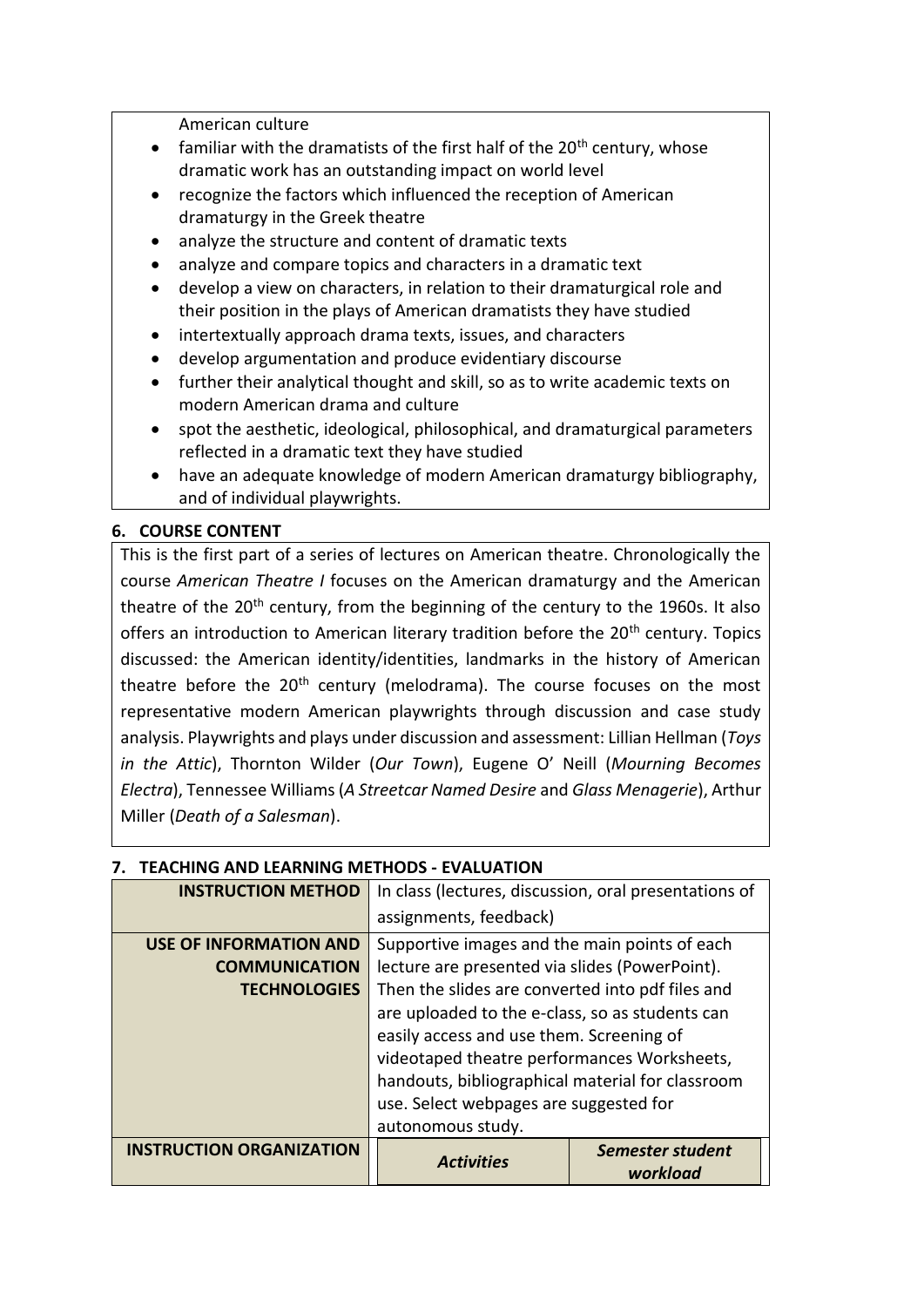|                             | Lectures                                            | $3x13=39$         |  |  |  |
|-----------------------------|-----------------------------------------------------|-------------------|--|--|--|
|                             | Class preparation:                                  | $6x3=18$          |  |  |  |
|                             | Reading plays                                       |                   |  |  |  |
|                             | Assignment                                          | 33                |  |  |  |
|                             | preparation and                                     |                   |  |  |  |
|                             | writing                                             |                   |  |  |  |
|                             | Autonomous study                                    | 35                |  |  |  |
|                             | <b>Total number of hours</b>                        |                   |  |  |  |
|                             | for the course (25                                  | 125 hours (total  |  |  |  |
|                             | hours of workload per                               | student workload) |  |  |  |
|                             | <b>ECTS</b> credit)                                 |                   |  |  |  |
| <b>STUDENTS' EVALUATION</b> | I. Written assignment (mandatory) (30%) in which    |                   |  |  |  |
|                             | a topic concerning a play, among those studied,     |                   |  |  |  |
|                             | is analyzed (approach, views, dramatic persona,     |                   |  |  |  |
|                             | etc.). A draft of the assignment is orally          |                   |  |  |  |
|                             | presented in class before the last week of the      |                   |  |  |  |
|                             | semester.                                           |                   |  |  |  |
|                             | II. Written final evaluation (70%) consisting of    |                   |  |  |  |
|                             | open and closed questions, which promote            |                   |  |  |  |
|                             | students' critical thinking.                        |                   |  |  |  |
|                             |                                                     |                   |  |  |  |
|                             | Assessment is conducted in Greek. Should any        |                   |  |  |  |
|                             | Erasmus students enroll in the course, they will be |                   |  |  |  |
|                             | asked to write an essay in English.                 |                   |  |  |  |

# **8. RECOMMENDED LITERATURE**

-ΠΑΤΣΑΛΙΔΗΣ, ΣΑΒΒΑΣ (2009) *Θέατρο, κοινωνία, έθνος. Από την «Αμερική» στις Ηνωμένες Πολιτείες (1620-1990)*. Τόμος Α'. Θεσσαλονίκη: University Studio Press.

– LEVINE, PAUL και ΤΣΙΜΠΟΥΚΗ, ΝΤΟΡΑ (2002) *Αμερικανικές Ταυτότητες. Η Λογοτεχνική Ιστορία των Ηνωμένων Πολιτειών 1603-2000*. Αθήνα: Πατάκης.

– ΠΑΤΣΑΛΙΔΗΣ, ΣΑΒΒΑΣ και ΝΙΚΟΛΟΠΟΥΛΟΥ, ΑΝΑΣΤΑΣΙΑ (επιμ.) (2001) *Μελόδραμα. Ειδολογικοί και Ιδεολογικοί Μετασχηματισμοί*. Θεσσαλονίκη: University Studio Press. – ΧΕΛΛΜΑΝ, ΛΙΛΛΙΑΝ (1977) *Παιχνίδια στη σοφίτα*, μτφ. Κ. Ντελόπουλος, Αθήνα: Δωδώνη.

– WILDER, THORNTON (χ.χ.) *Η μικρή μας πόλη. Σε τρεις πράξεις*, μτφ. Μ. Βολανάκης, Αθήνα: Ίκαρος.

– Ο'ΝΗΛ, Ευγένιος (1986) *Το πένθος ταιριάζει στην Ηλέκτρα. Τριλογία. Ο γυρισμός – Οι κυνηγημένοι – Οι στοιχειωμένοι*, μτφ. Δ. Διαμαντίδου, Αθήνα-Γιάννινα: Δωδώνη.

– ΟΥΙΛΛΙΑΜΣ, ΤΕΝΝΕΣΣΗ (2012) *Λεωφορείο ο πόθος*, μτφ. Ε. Μπελιές, Αθήνα: Ηριδανός.

– ΟΥΙΛΛΙΑΜΣ, ΤΕΝΝΕΣΣΗ (2012) *Ο γυάλινος κόσμος*, μτφ. Ε. Μπελιές, Αθήνα: Ηριδανός.

– ΜΙΛΛΕΡ, ΆΡΘΟΥΡ (2016) *Ο θάνατος του εμποράκου (Μερικές ιδιωτικές συνομιλίες σε δύο πράξεις και ένα ρέκβιεμ)*, 9<sup>η</sup> εκδ., μτφ. Ε. Μπελιές, Αθήνα: Πατάκης.

# **Assigned course readings:**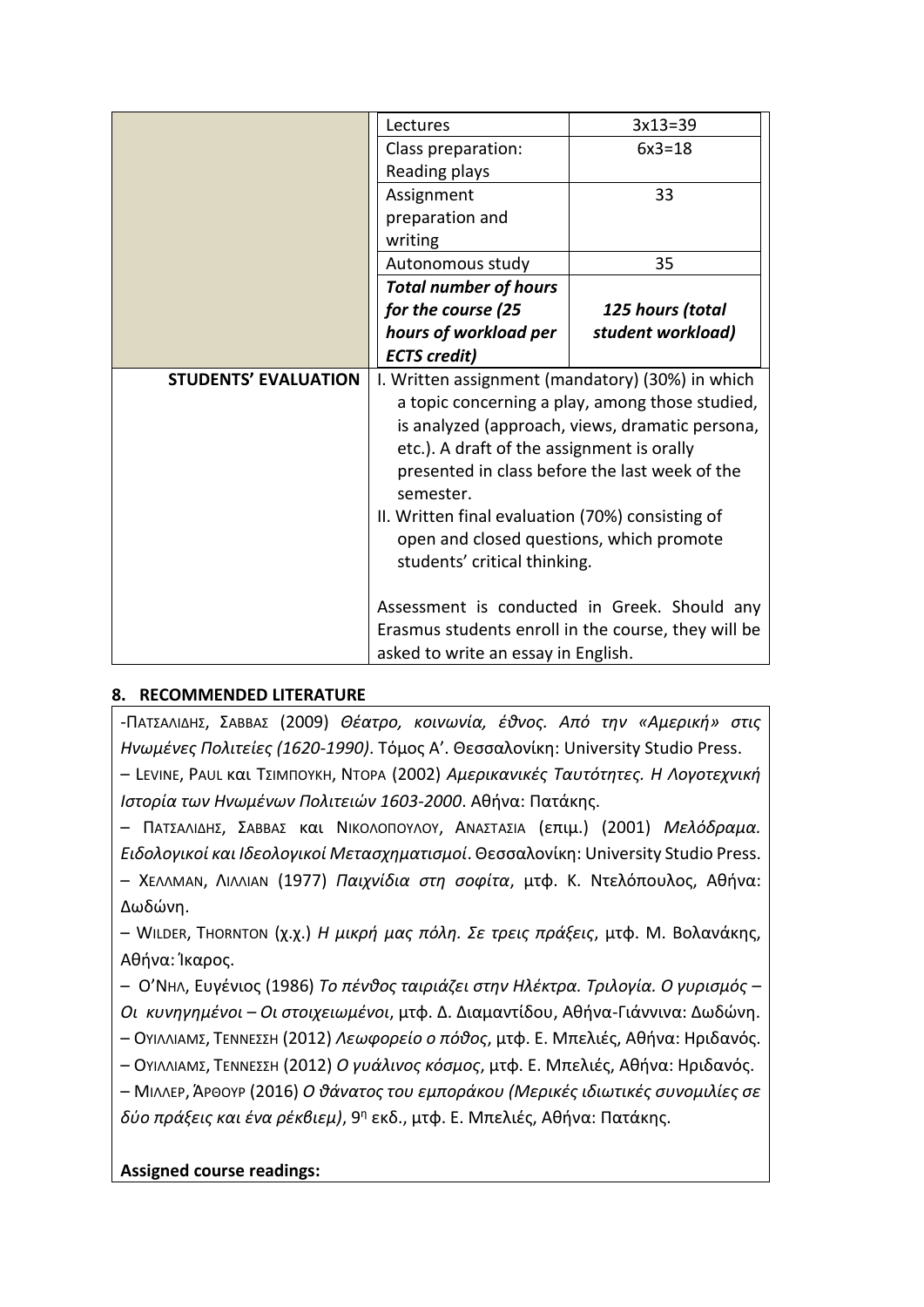1 st choice: ΠΑΤΣΑΛΙΔΗΣ, ΣΑΒΒΑΣ (2009) *Θέατρο, κοινωνία, έθνος. Από την «Αμερική» στις Ηνωμένες Πολιτείες (1620-1990)*. Τόμος Α'. Θεσσαλονίκη: University Studio Press. 2 nd choice: ΠΑΤΣΑΛΙΔΗΣ, ΣΑΒΒΑΣ και ΝΙΚΟΛΟΠΟΥΛΟΥ, ΑΝΑΣΤΑΣΙΑ (επιμ.) (2001) *Μελόδραμα. Ειδολογικοί και Ιδεολογικοί Μετασχηματισμοί*. Θεσσαλονίκη: University Studio Press. 3 rd choice: LEVINE, PAUL και ΤΣΙΜΠΟΥΚΗ, ΝΤΟΡΑ (2002) *Αμερικανικές Ταυτότητες. Η Λογοτεχνική Ιστορία των Ηνωμένων Πολιτειών 1603-2000*. Αθήνα: Πατάκης.

# **9. COMMUNICATION**

- During the semester the students will have the opportunity to continuously communicate with the instructor via email on working days.
- Office hours at the Department's premises.

# **S P R I N G S E M E S T E R C O U R S E D E S C R I P T I O N S**

| <b>SCHOOL</b>                                       |                                                                           | <b>Humanities and Social Sciences</b>              |   |                     |   |
|-----------------------------------------------------|---------------------------------------------------------------------------|----------------------------------------------------|---|---------------------|---|
| <b>SEPARTMENT</b>                                   |                                                                           | Philosophy                                         |   |                     |   |
| <b>LEVEL OF COURSE</b>                              | Undergraduate                                                             |                                                    |   |                     |   |
| <b>COURSE CODE</b>                                  | 5 <sup>th</sup> and 7 <sup>th</sup><br>4002<br><b>SEMESTER OF STUDIES</b> |                                                    |   |                     |   |
| <b>COURSE TITLE</b>                                 | Ancient Greek Literature                                                  |                                                    |   |                     |   |
| <b>INDEPENDENT TEACHING ACTIVITIES</b>              |                                                                           | <b>TEACHING</b><br><b>HOURS</b><br><b>PER WEEK</b> |   | <b>ECTS CREDITS</b> |   |
|                                                     |                                                                           |                                                    | 3 |                     | 5 |
| <b>COURSE TYPE</b>                                  | Elective                                                                  |                                                    |   |                     |   |
| <b>PREREQUISITE COURSES:</b>                        | $\bar{\phantom{a}}$                                                       |                                                    |   |                     |   |
| <b>TEACHING AND ASSESSMENT</b><br><b>LANGUAGE:</b>  | English                                                                   |                                                    |   |                     |   |
| THE COURSE IS OFFERED TO<br><b>ERASMUS STUDENTS</b> | Yes                                                                       |                                                    |   |                     |   |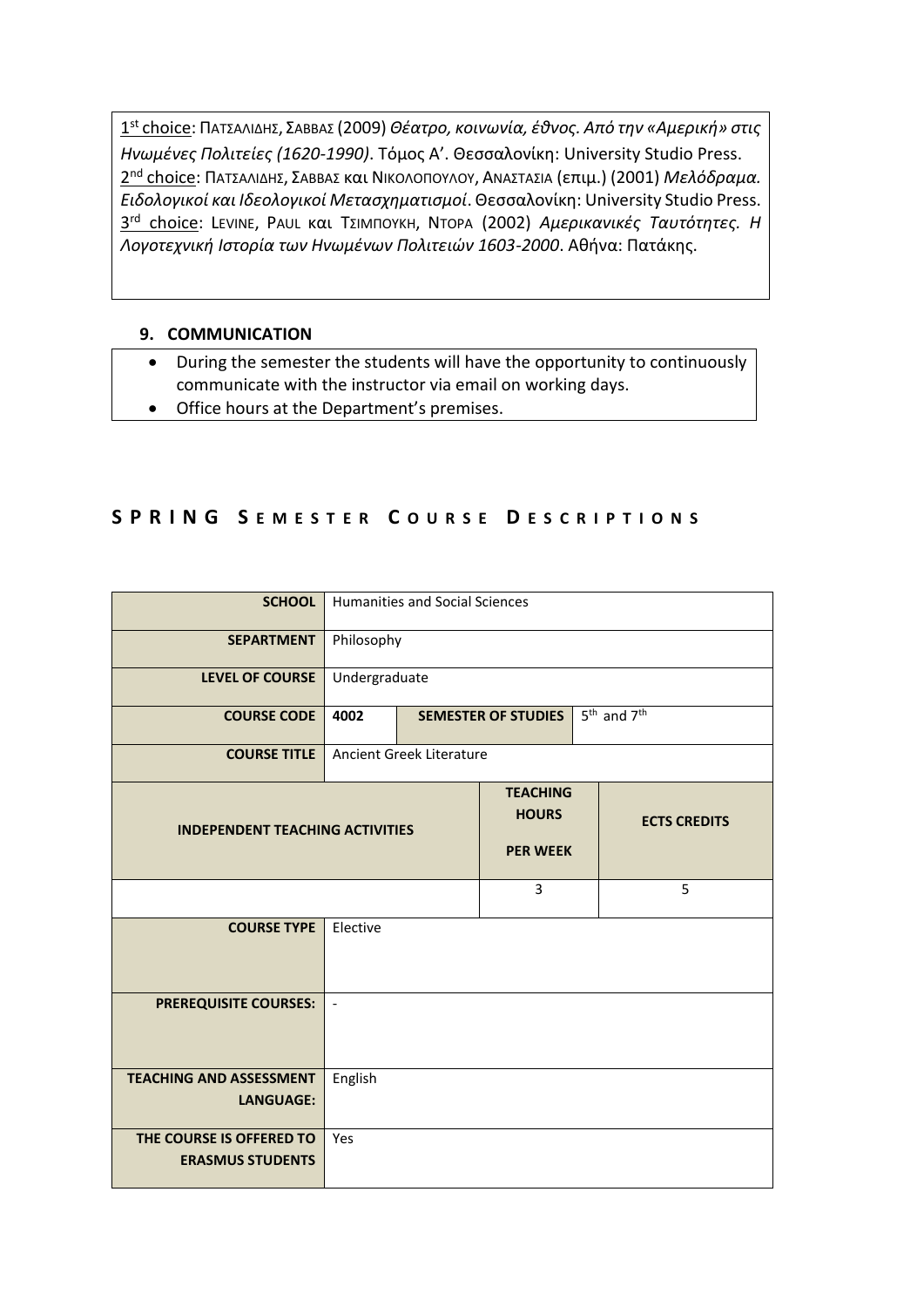|  | COURSE WEBPAGE (URL |  |
|--|---------------------|--|
|--|---------------------|--|

**COURSE WEBPAGE (URL)** https://eclass.upatras.gr/courses/ PHIL1835/

#### **LEARNING OUTCOMES**

### **Leraning outcomes**

By the end of the course students should know:

how to deal with questions concerning the mythical plot, dramatic structure and theatrical performance of Athenian tragedy; main contemporary interpretative approaches to Sophocles

#### **General Abilities**

Students will be able to:

work on ancient Greek tragedies in translation; attend performances of tragedy as spectators with awareness

#### **COURSE CONTENT**

The course aims to enhance the students' skills in the interpretative investigation and teaching of ancient Greek literary texts. The content of the course concerns scenes from Oedipus tyrannus (ca. 425 BC) in translation. Taking into account stylistic, ironical and theatrical techniques, the analysis of the play centres on structure, on the themes of gods, family and city-state, time and self-consciousness, on the dynamic picture of man – and the world – as a unity of opposites, as well as on the symbolic rendering of psychological depth of central heroic personages interacting with the collective character of the chorus.

### **TEACHING AND LEARNING METHODS - ΑSSESSMENT**

| <b>TEACHING METHOD</b>                                             | - Lectures                                                                                                                      |                          |  |  |  |
|--------------------------------------------------------------------|---------------------------------------------------------------------------------------------------------------------------------|--------------------------|--|--|--|
| <b>USE OF INFORMATION AND</b><br><b>COMMUNICATION TECHNOLOGIES</b> | - e-class                                                                                                                       |                          |  |  |  |
|                                                                    |                                                                                                                                 |                          |  |  |  |
| <b>TEACHING ORGANIZATION</b>                                       | <b>Teaching Method</b>                                                                                                          | <b>Semester Workload</b> |  |  |  |
|                                                                    | Lectures                                                                                                                        | 39                       |  |  |  |
|                                                                    | Writing assignments                                                                                                             | 21                       |  |  |  |
|                                                                    | Individual study (reading and writing)<br>65                                                                                    |                          |  |  |  |
|                                                                    |                                                                                                                                 |                          |  |  |  |
|                                                                    | <b>Total number of hours for the Course</b>                                                                                     | 125                      |  |  |  |
| STUDENT ASSESSMENT                                                 | Final written exams<br>$\overline{\phantom{a}}$<br>Assessment of written essays during the semester<br>$\overline{\phantom{a}}$ |                          |  |  |  |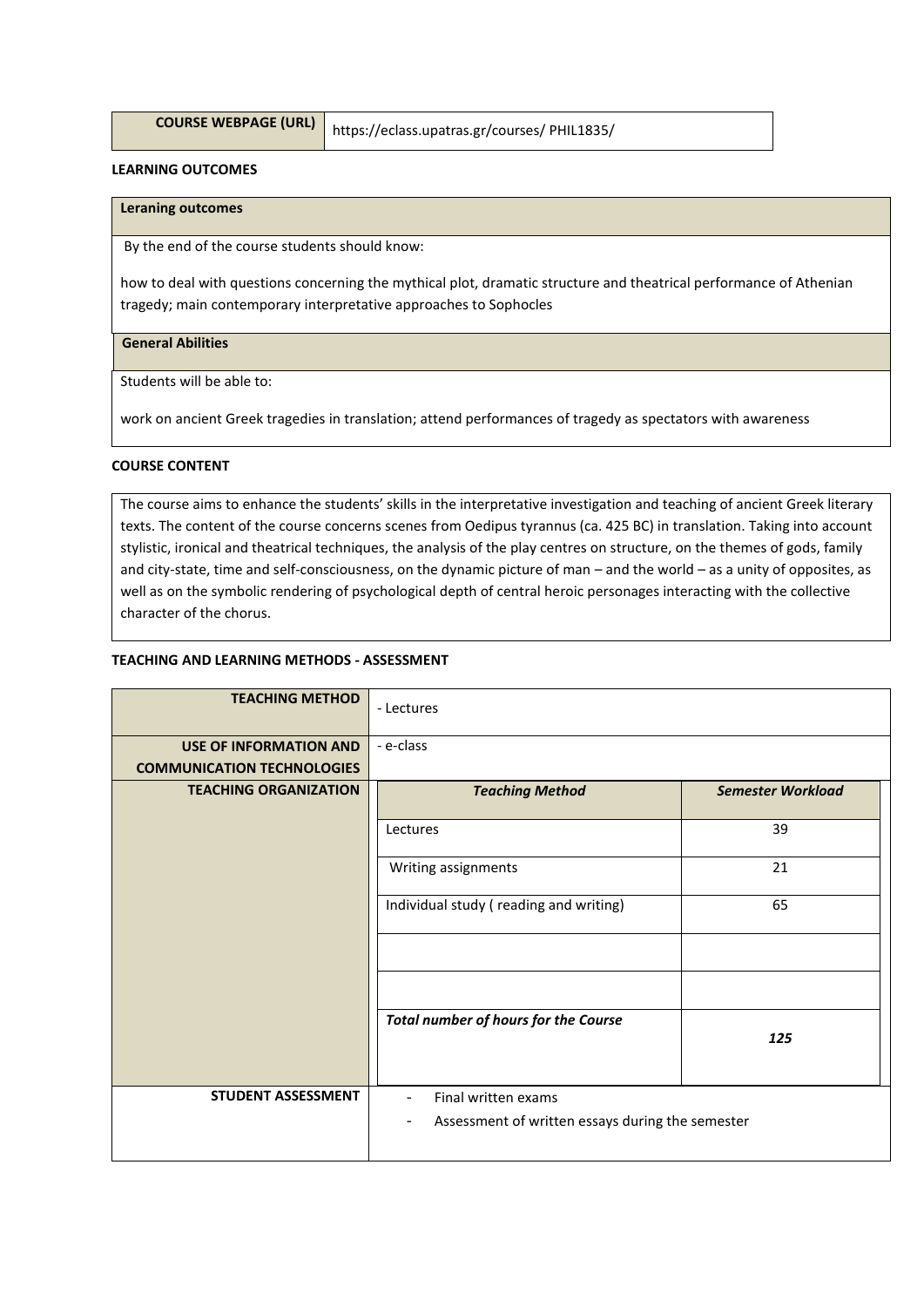#### **RECOMMENDED LITERATURE**

## a) Studies:

Easterling, P. E., ed. 1997. The Cambridge Companion to Greek Tragedy. Cambridge University Press. Macintosh, Fiona. 2009. Sophocles. Oedipus Tyrannus[Plays in Production]. Cambridge University Press.

Segal, C. P. 1981. Tragedy and Civilization. An Interpretation of Sophocles. Cambridge, Mass. and London: Harvard University Press.

Segal, C. P. 2nd ed. 2000. Oedipus Tyrannus. Tragic Heroism and the Limits of Knowledge. New York and Don Mills, Ontario.

Taplin, O. 1978. Greek Tragedy in Action. London: Methuen.

Vernant, J.-P. et P. Vidal-Naquet. 1972-1986. Mythe et tragédie en Grèce ancienne. 2 vols. Paris.

b) Original text, translations, commentaries:

Davreu, Robert et Wajdi Mouawad. 2011. Traduire Sophocle. Arles: Actes Sud.

Dawe, R. D., ed. comm. 2nd ed. 2006. Sophocles. Oedipus Rex [Cambridge Greek and Latin Classics]. Cambridge University Press.

Grene, David, transl. 3rd ed. 2013. Sophocles. Oedipus the King, in David Grene and Richmond Lattimore, transls. The Complete Greek Tragedies, ed. by Mark Griffith and Glenn W. Most. University of Chicago Press.

| <b>SCHOOL</b>                          | SCHOOL OF HUMANITIES AND SOCIAL SCIENCES |                                                    |  |                     |  |
|----------------------------------------|------------------------------------------|----------------------------------------------------|--|---------------------|--|
| <b>DEPARTMENT</b>                      |                                          | <b>PHILOSOPHY</b>                                  |  |                     |  |
| <b>LEVEL OF COURSE</b>                 | ERASMUS                                  |                                                    |  |                     |  |
| <b>COURSE CODE</b>                     | E<br>5044<br><b>SEMESTER OF STUDIES</b>  |                                                    |  |                     |  |
| <b>COURSE TITLE</b>                    | FROM GERMAN IDEALISM TO NIETZSCHE        |                                                    |  |                     |  |
| <b>INDEPENDENT TEACHING ACTIVITIES</b> |                                          | <b>TEACHING</b><br><b>HOURS</b><br><b>PER WEEK</b> |  | <b>ECTS CREDITS</b> |  |
| Short essays through e-class           |                                          | 3                                                  |  | 5                   |  |
|                                        |                                          |                                                    |  |                     |  |
| <b>COURSE TYPE</b>                     | Scientific area on Modern Ethics         |                                                    |  |                     |  |
| <b>PREREQUISITE COURSES:</b>           | none                                     |                                                    |  |                     |  |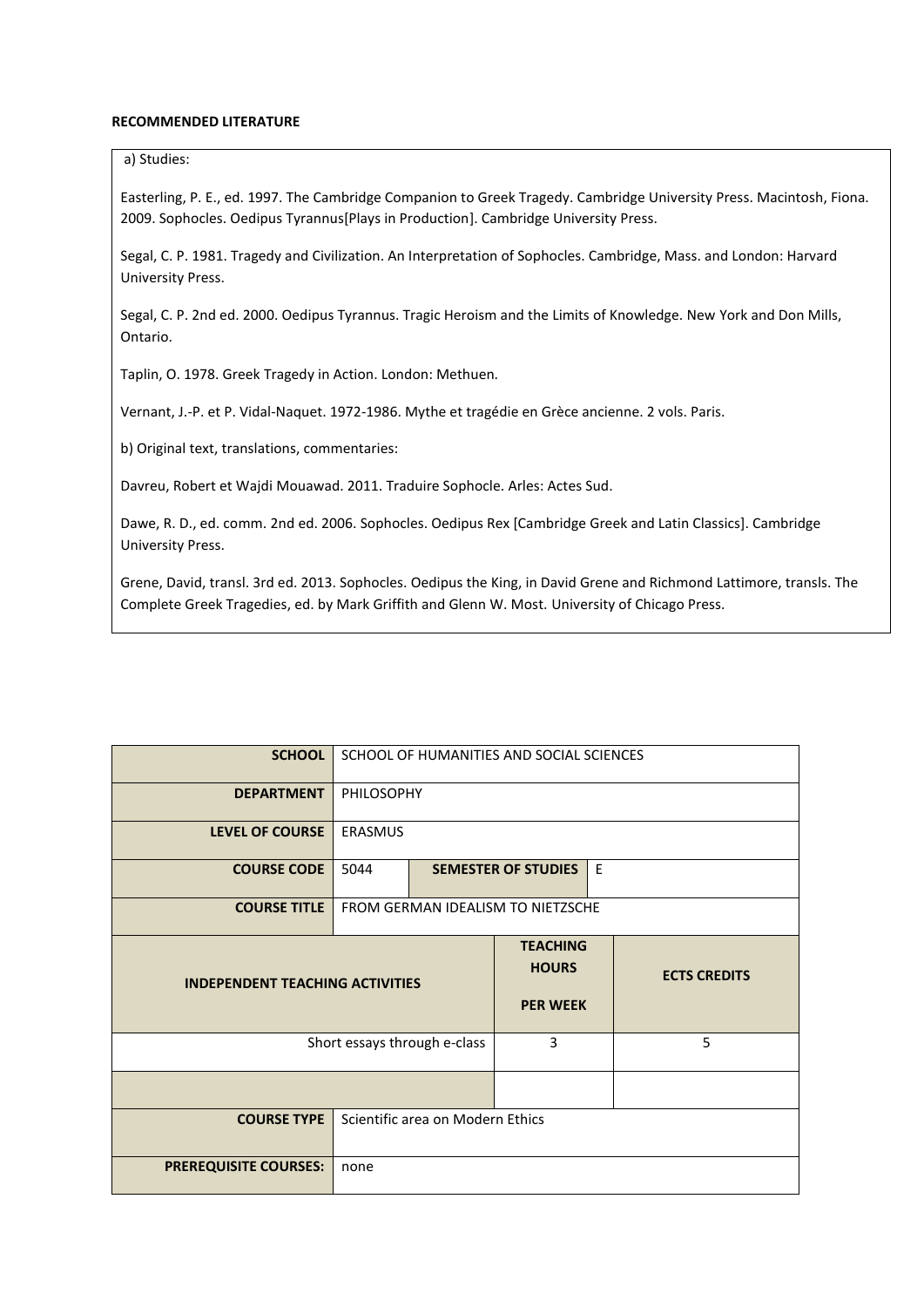| <b>TEACHING AND ASSESSMENT</b> | English |
|--------------------------------|---------|
| <b>LANGUAGE:</b>               |         |
|                                |         |
| THE COURSE IS OFFERED TO       | yes     |
| <b>ERASMUS STUDENTS</b>        |         |
|                                |         |
| <b>COURSE WEBPAGE</b>          |         |
|                                |         |
|                                |         |
|                                |         |

#### **Γενικές Ικανότητες**

The course intends to provide the students with fundamental knowledge on modern ethical theory and its critics. By the end of the course the students should be familiarized with critical philosophical issues regarding the role of reason and sensibility in moral action, the idea of freedom, the ethical value system of modernity and the radical deconstruction of the latter by the end of the  $19<sup>th</sup>$  cent. Philosophy.

In particular, initially students will be introduced to basic Kantian concepts of morality, moral law, duty, freedom and autonomy. These will be followed by Schiller's idea of morality through the aesthetic education of man. The following lectures would be on Nietzsche's critique of modern values and the last three lectures will advance critical discussion on the whole range of the issues raised during the course. Students should have learned basic but important moral concepts and questions, contradictory answers towards perennial moral dilemmas and the basic theoretical approaches of modern ethical philosophy.

#### **General Abilities**

By the completion of the course, students would be able to:

Enhance their ability to comprehend demanding original philosophical texts.

Develop the ability to comprehend and appreciate contradictory ideas about similar questions and thereby exercise their synthetic thinking and their ability to contextualize each philosophical system.

Develop a deeper philosophical understanding on the questions regarding the relationship between reason and sensibility, mind and body as regards ethical questions.

Further development of thinking in conceptual terms, while connecting this kind of abstract thinking with practical issues regarding mind-body connection, activation of their creative abilities, moderation of harmful passions through active mental and bodily activities

Further enhancement of articulating themselves through structured arguments and cohesive thought.

Improve their skill to write philosophical essays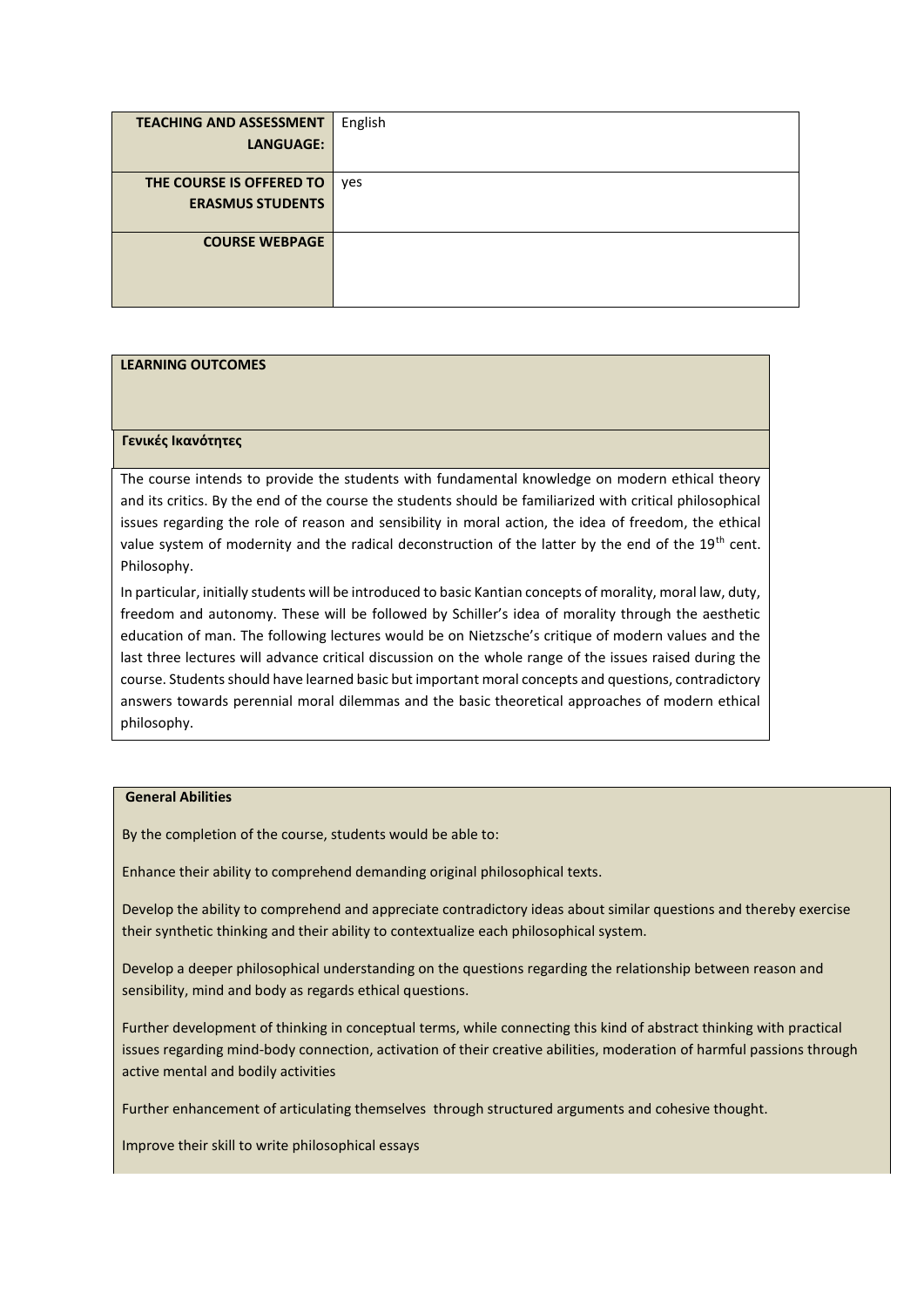Improvement of collaborative and communication skills

## **COURSE CONTENT**

3 lectures on Kantian morality, with focus on

The idea of freedom as autonomy

Understanding y=the Moral Law/categorical imperative/maxims of moral action

Reason and Sensibility/The idea of a rational will

3 lectures on Schiller;s ethical theory, with focus on

The Kantian origins of his thought

The transformation of Kantian morality through the interplay of the drives

The role of aesthetics for the moral education of mankind

3 lectures on Nietzsche with focus on

The notion of a genealogy of morals

The origin of the basic moral concepts

The re-evaluation of all values.

The final three lectures will be devoted to short oral presentations by the students, who would develop specific issues related to their essays of assessment,

### **TEACHING AND LEARNING METHODS – ΑSSESSMENT**

| <b>TEACHING METHOD.</b>           | Lectures, face-to-face                      |                          |  |  |
|-----------------------------------|---------------------------------------------|--------------------------|--|--|
| <b>USE OF INFORMATION AND</b>     | e-class, power point                        |                          |  |  |
| <b>COMMUNICATION TECHNOLOGIES</b> |                                             |                          |  |  |
| <b>TEACHING ORGANIZATION</b>      | <b>Teaching Method</b>                      | <b>Semester Workload</b> |  |  |
|                                   |                                             |                          |  |  |
|                                   | Lectures,, writing short essays by each     |                          |  |  |
|                                   | students, discussion through arguments      |                          |  |  |
|                                   | during the class                            |                          |  |  |
|                                   |                                             |                          |  |  |
|                                   | <b>Total number of hours for the Course</b> |                          |  |  |
|                                   |                                             |                          |  |  |
|                                   | 39 hours on lectures                        |                          |  |  |
|                                   |                                             |                          |  |  |
|                                   | 10-20 hours approximately for essay         |                          |  |  |
|                                   | correction and supervision of graduate      |                          |  |  |
|                                   | essays, depending on the number of          |                          |  |  |
|                                   | <b>students</b>                             |                          |  |  |
|                                   |                                             |                          |  |  |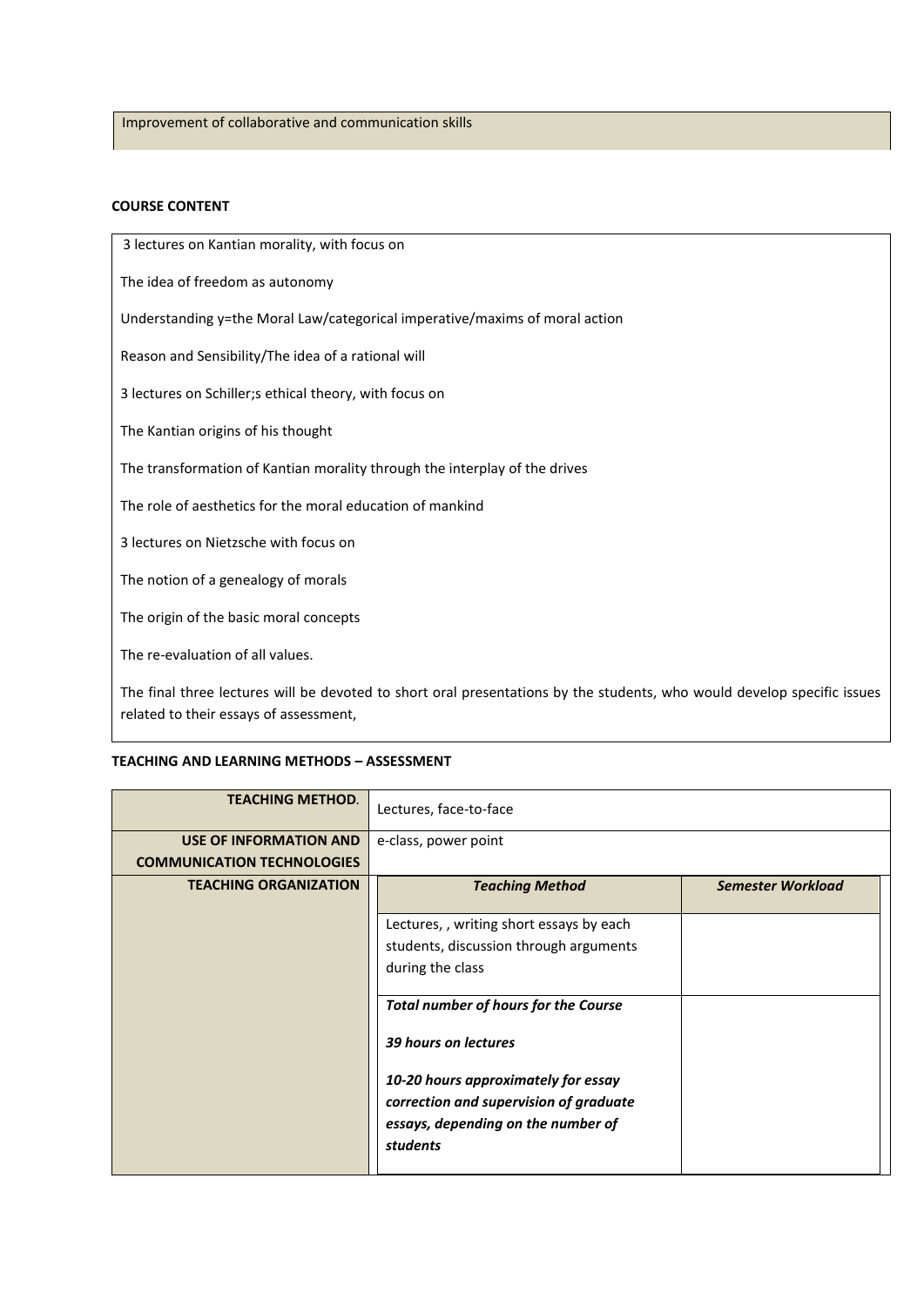| <b>STUDENT ASSESSMENT</b> | Final written essay (80%) + oral presentation in the class (20%) |
|---------------------------|------------------------------------------------------------------|
|                           |                                                                  |

## **RECOMMENDED LITERATURE**

Selection of original texts by Kant, Schiller, Nietzsche

Groundwork of the Metaphysics of Morals

Letters on the Aesthetic Education of Man

On the Genealogy of Morals

Special bibliography according to the topic of each essay.

| <b>SCHOOL</b>                                       |                                             |                                              | SCHOOL OF HUMANITIES AND SOCIAL SCIENCES           |  |                     |
|-----------------------------------------------------|---------------------------------------------|----------------------------------------------|----------------------------------------------------|--|---------------------|
| <b>DEPARTMENT</b>                                   | PHILOSOPHY                                  |                                              |                                                    |  |                     |
| <b>LEVEL OF COURSE</b>                              | COMPULSORY                                  |                                              |                                                    |  |                     |
| <b>COURSE CODE</b>                                  | PHS_2004                                    | $\overline{4}$<br><b>SEMESTER OF STUDIES</b> |                                                    |  |                     |
| <b>COURSE TITLE</b>                                 | <b>KANT</b>                                 |                                              |                                                    |  |                     |
| <b>INDEPENDENT TEACHING ACTIVITIES</b>              |                                             |                                              | <b>TEACHING</b><br><b>HOURS</b><br><b>PER WEEK</b> |  | <b>ECTS CREDITS</b> |
| Through eclass                                      |                                             |                                              | 3                                                  |  | 5                   |
|                                                     |                                             |                                              |                                                    |  |                     |
| <b>COURSE TYPE</b>                                  | History of Philosophy                       |                                              |                                                    |  |                     |
| <b>PREREQUISITE COURSES:</b>                        | None                                        |                                              |                                                    |  |                     |
| <b>TEACHING AND ASSESSMENT LANGUAGE:</b>            | Greek/English                               |                                              |                                                    |  |                     |
| THE COURSE IS OFFERED TO ERASMUS<br><b>STUDENTS</b> | Yes                                         |                                              |                                                    |  |                     |
| <b>COURSE WEBPAGE (URL)</b>                         | https://eclass.upatras.gr/courses/PHIL1908/ |                                              |                                                    |  |                     |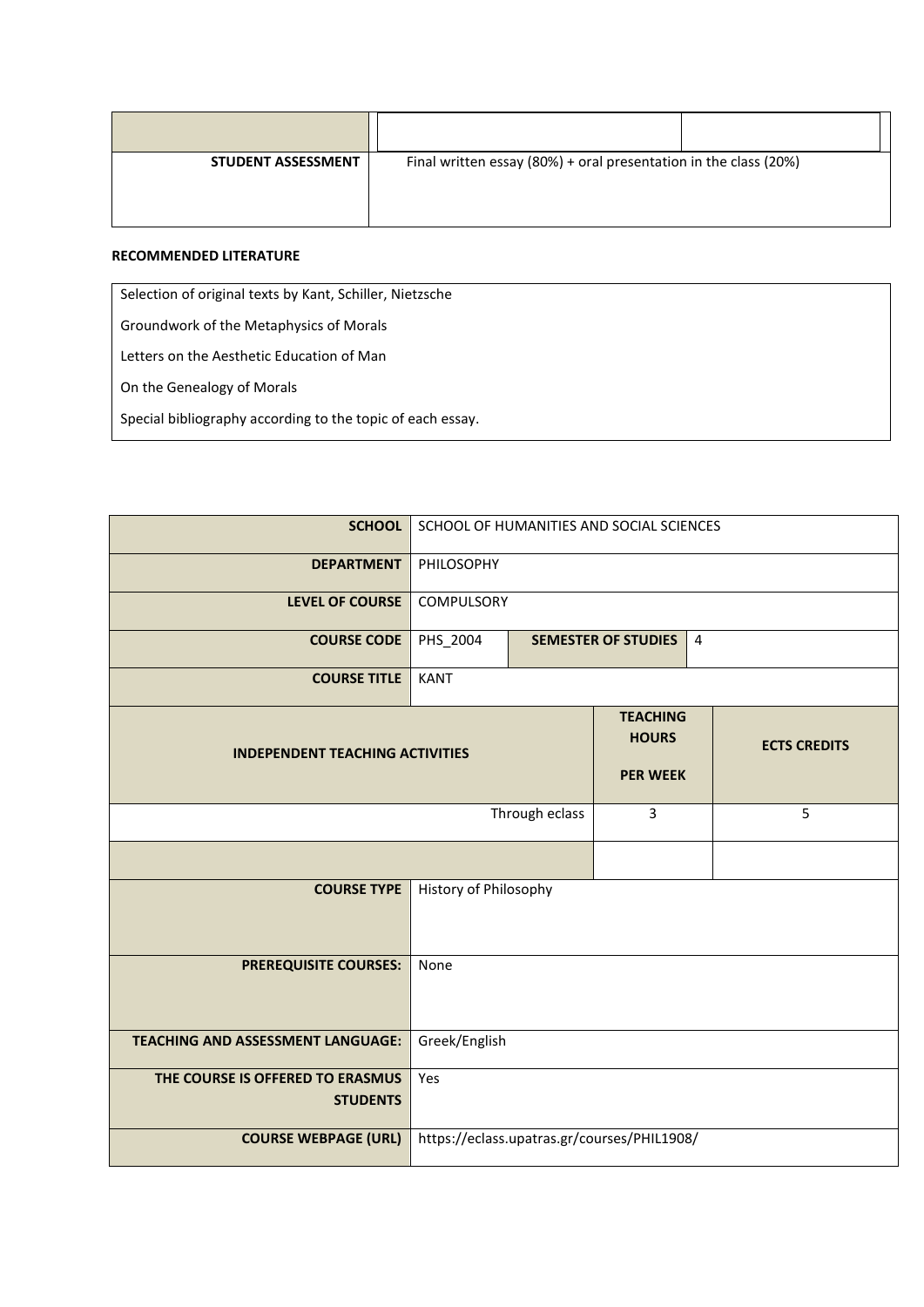By the end of the course students are expected to:

- be acquainted with the basics of Kant's theoretical philosophy, its historical motivation, its aims, concepts, arguments and problems.
- understand the nature and problems of the relation between theoretical and practical use of reason in Kant's philosophy.

## **General Abilities**

Working with philosophical terminology.

Combination of systematic arguments with the history of philosophy.

#### **COURSE CONTENT**

In this course, we will follow the development of Kant΄s positions in the Critique of Pure Reason. This works is the foundation of Kantian philosophy and an obligatory point of reference for almost all subsequent philosophical enterprises. We will discuss the key arguments of the Critique and focus on selected passages from all chapters.

## **TEACHING AND LEARNING METHODS - ΑSSESSMENT**

| <b>TEACHING METHOD.</b>      | Lectures, face-to-face                       |                                                |
|------------------------------|----------------------------------------------|------------------------------------------------|
| <b>COMMUNICATION</b>         | E-class                                      |                                                |
| <b>TECHNOLOGIES</b>          |                                              |                                                |
| <b>TEACHING ORGANIZATION</b> | <b>Teaching Method</b>                       | <b>Semester Workload</b>                       |
|                              | Lectures, close reading of selected passages | Weekly study of selected<br>original passages. |
|                              | <b>Total number of hours for the Course</b>  | 39 hours                                       |
| <b>STUDENT ASSESSMENT</b>    | Final exam                                   |                                                |

### **RECOMMENDED LITERATURE**

- Immanuel Kant, *Critique of Pure Reason*, Cambridge University Press, Cambridge 1989.

- Ernst Cassirer, *Kant΄s Life and Thought*, Yale University Press 1981.

- Paul Guyer, *Kant*, Routledge, London 2006.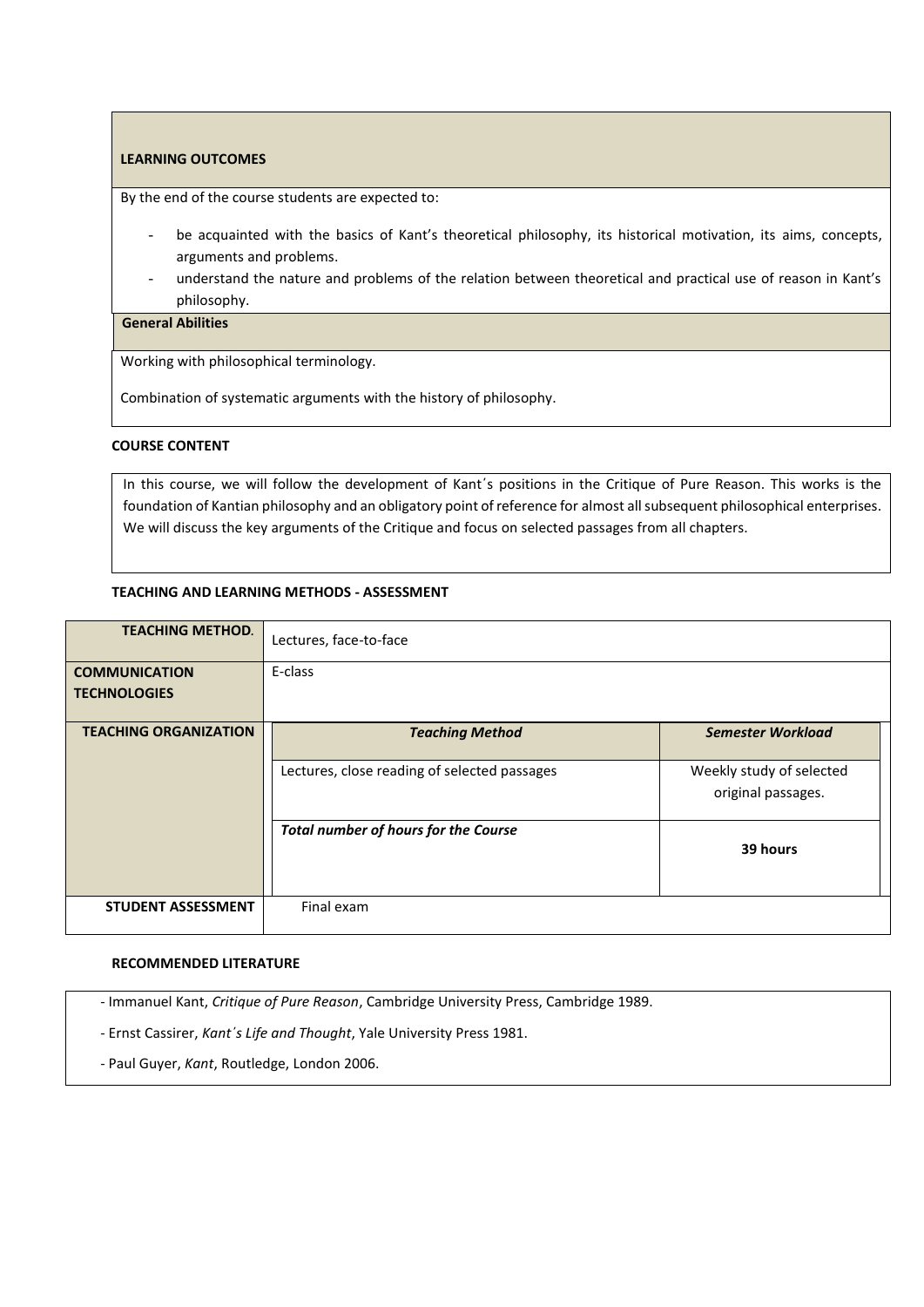| <b>SCHOOL</b>                                       |                                                                           | <b>HUMANITIES AND SOCIAL SCIENCES</b> |                                        |  |           |
|-----------------------------------------------------|---------------------------------------------------------------------------|---------------------------------------|----------------------------------------|--|-----------|
| <b>DEPARTMENT</b>                                   | PHILOSOPHY                                                                |                                       |                                        |  |           |
| LEVEL OF COURSE                                     | <b>BA</b>                                                                 |                                       |                                        |  |           |
| <b>COURSE CODE</b>                                  | <b>PHS 5059</b>                                                           |                                       | <b>SEMESTER OF STUDIES</b>             |  | 6th & 8th |
| <b>COURSE TITLE</b>                                 |                                                                           |                                       | Philosophical theories of the emotions |  |           |
| <b>INDEPENDENT TEACHING ACTIVITIES</b>              | <b>TEACHING</b><br><b>HOURS</b><br><b>ECTS CREDITS</b><br><b>PER WEEK</b> |                                       |                                        |  |           |
| Lectures                                            | 3<br>5                                                                    |                                       |                                        |  |           |
| <b>COURSE TYPE</b>                                  | Elective                                                                  |                                       |                                        |  |           |
| <b>PREREQUISITE COURSES:</b>                        | None                                                                      |                                       |                                        |  |           |
| <b>TEACHING AND ASSESSMENT</b><br><b>LANGUAGE:</b>  | Greek                                                                     |                                       |                                        |  |           |
| THE COURSE IS OFFERED TO<br><b>ERASMUS STUDENTS</b> | No                                                                        |                                       |                                        |  |           |
| <b>COURSE WEBPAGE (URL)</b>                         | https://eclass.upatras.gr/courses/PHIL1994/                               |                                       |                                        |  |           |

| EAKNING OUTCOMES                                                                                                                                                                                                                    |
|-------------------------------------------------------------------------------------------------------------------------------------------------------------------------------------------------------------------------------------|
| <b>Leraning outcomes</b>                                                                                                                                                                                                            |
|                                                                                                                                                                                                                                     |
|                                                                                                                                                                                                                                     |
|                                                                                                                                                                                                                                     |
| The course aims at surveying different theories of the passions and the emotions in ancient, modern<br>and contemporary philosophy, the way passions and emotions are defined in them and the role they<br>play in our mental life. |
| Με την επιτυχή ολοκλήρωση του μαθήματος ο φοιτητής, φοιτήτρια, θα μπορεί:                                                                                                                                                           |
| - να έχει μια εποπτική κατανόηση των βασικών διαφορετικών ορισμών των συναισθημάτων σε<br>διαφορετικές φιλοσοφικές θεωρίες.                                                                                                         |
| - να συγκρίνει τις διαφορετικές αποψεις να αποτιμά κριτικά τα επιχειρήματα και αντεπιχιερήματα<br>μεταξύ τους, και να αξιολογεί τις συνέπειες των διαφορετικών απόψεων για τη φιλοσοφική θεώρηση<br>κάθε ρεύματος.                  |
| - να εφαρμόζει έννοιες που έχει διαμορφώσει η φιλοσοφική και επιστημονική σκέψη (ψυχολογία,<br>γνωσιακή επιστήμη) για τα συναισθήματα και χρησιμοποιούνται τόσο στη φιλοσοφία όσο και στις<br>επιστήμες.                            |
| <b>General Abilities</b>                                                                                                                                                                                                            |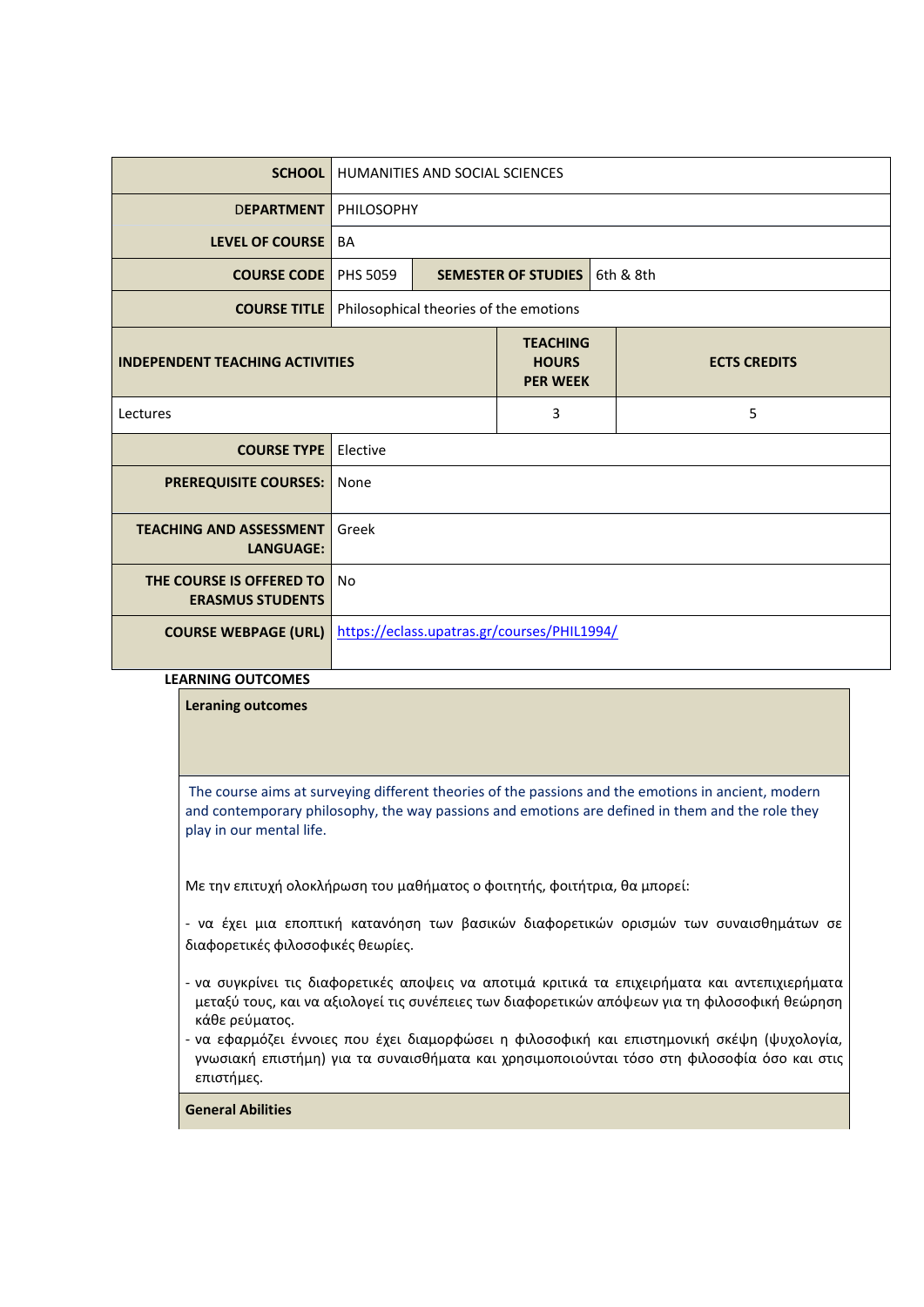Search, analysis and synthesis of information from the relevant sourcesA Autonomous research Practicing critical analysis Advancement of free, creative and inductive thinking

### **COURSE CONTENT**

The content of the course includes the following themes:

Natural teleology, metaphysical teleology and mechanism in the context of ancient greek philosophy.

The teleological argument for the existence of a divine craftsman and the dispute over the idea of the evolution of natural kinds.

Darwin's theory of evolution through natural selection.

The units of selection: genes, organisms, populations.

Teleological concepts in biology: adaptation, purpose and function.

Uses of the theory of evolution in other scientific domains: society, culture, psychology.

## **TEACHING AND LEARNING METHODS – ΑSSESSMENT**

| <b>TEACHING METHOD</b>                                             | Class                                                                                                                                                                                                            |
|--------------------------------------------------------------------|------------------------------------------------------------------------------------------------------------------------------------------------------------------------------------------------------------------|
| <b>USE OF INFORMATION AND</b><br><b>COMMUNICATION TECHNOLOGIES</b> | Course material in the electronic platform E-class, special websites suggested,<br>downloadable notes, and video lectures.                                                                                       |
| <b>TEACHING ORGANIZATION</b>                                       | Semester Workload<br>Lectures: 39 hours<br>Autonomous study: 90 hours<br>Total: 129 hours                                                                                                                        |
| <b>STUDENT ASSESSMENT</b>                                          | 1. Oral or written exam (60 %) including: Open questions, Short questions, Essay<br>Questions. Problem solving questions.<br>2. Mid-Term exams(40%).<br>3. Self evaluation at the beginning and end of the term. |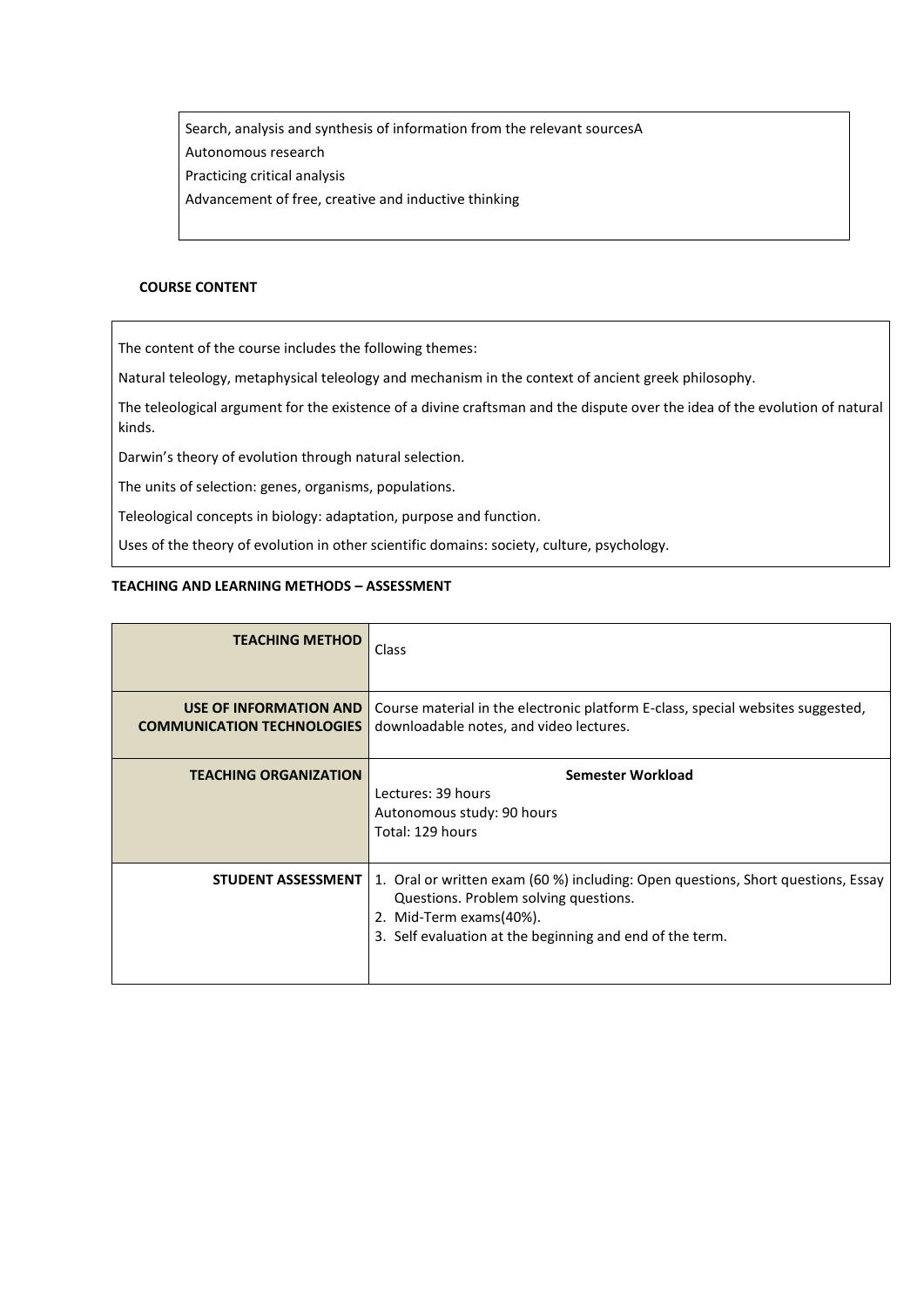#### **RECOMMENDED LITERATURE**

#### Bibliography

Dawkins, R. (1976). The Selfish Gene. Oxford: Oxford University Press.

Hull, D. L. and Ruse, M. (eds.) (1998). The Philosophy of Biology. Oxford: Oxford University Press.

Mayr, E.(1982). The Growth of Biological Thought, Cambridge, MA: Harvard University Press.

Millikan, R. G. (1984). Language, Thought and Other Biological Categories. Cambridge, Massachusetts: MIT Press.

Rosenberg, A. and McShea, D. W. (2008). Philosophy of Biology: A contemporary introduction. New York and London, Routledge.

Sober, E. (ed.) (2006) Conceptual Issues in Evolutionary Biology, Cambridge, Massachusetts: MIT Press.

Stanford Encyclopedia of Philosophy [SEP] [http://plato.stanford.edu](http://plato.stanford.edu/)

Wright, L. (1973). "Functions". Philosophical Review, 82: 139–168.

| <b>SCHOOL</b>                                                       | HUMANITIES AND SOCIAL SCIENCES                              |          |                                 |  |             |
|---------------------------------------------------------------------|-------------------------------------------------------------|----------|---------------------------------|--|-------------|
| <b>DEPARTMENT</b>                                                   | <b>PHILOSOPHY</b>                                           |          |                                 |  |             |
| <b>STUDIES LEVEL</b>                                                | <b>UNDERGRADUATE</b>                                        |          |                                 |  |             |
| <b>COURSE CODE</b>                                                  | $6^{\circ}/8^{\circ}$<br><b>PHS 5019</b><br><b>SEMESTER</b> |          |                                 |  |             |
| <b>COURSE TITLE</b>                                                 | Heidegger                                                   |          |                                 |  |             |
|                                                                     | <b>EDUCATIONAL ACTIVITIES</b>                               |          | <b>WEEKLY</b><br><b>PERIODS</b> |  | <b>ECTS</b> |
|                                                                     |                                                             | Lectures | 3                               |  | 5           |
| <b>TYPE OF COURSE:</b>                                              | Optional                                                    |          |                                 |  |             |
| <b>REQUIREMENT</b><br><b>COURSES:</b>                               | N <sub>o</sub>                                              |          |                                 |  |             |
| <b>TEACHING AND EXAM</b><br><b>LANGUAGE:</b>                        | Greek                                                       |          |                                 |  |             |
| <b>COURSE IS AVAILABLE</b><br><b>FOR ERASMUS</b><br><b>STUDENTS</b> | Yes                                                         |          |                                 |  |             |
| <b>COURSE WEBPAGE</b><br>(URL)                                      | https://eclass.upatras.gr/courses/PHIL_2015/                |          |                                 |  |             |

## **10. LEARNING OBJECTIVES**

# **Learning objectives**

By successfully completing this course, the student is able to: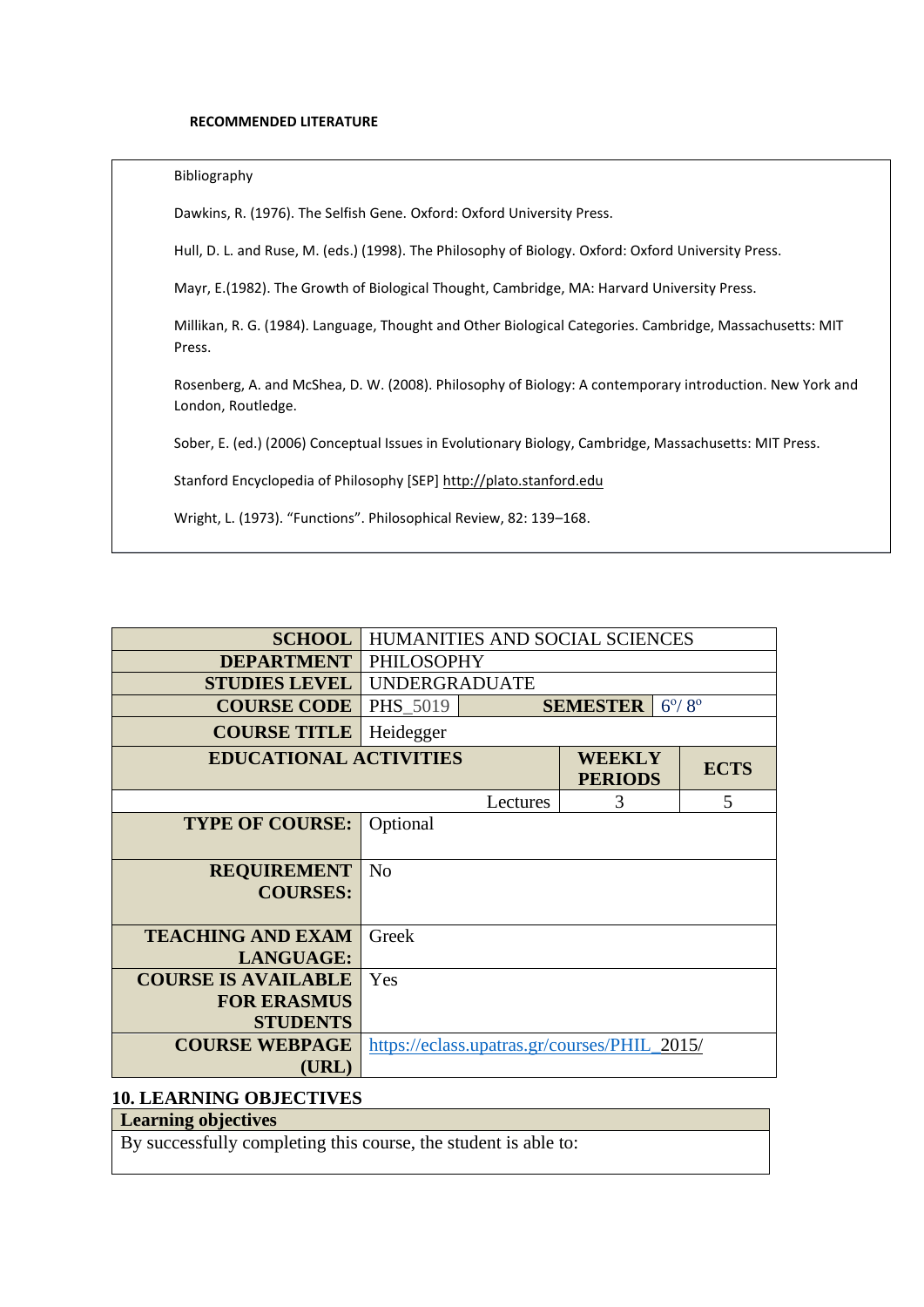- comprehend the basic problematic of philosophical ontology,
- characterize Heidegger's approach to ontology within a wider historical context of the ancient greek and recent European metaphysics,
- present main points and terms of Heidegger's analysis of the human existence.

# **Skills**

- pursuit, analysis and composition of arguments,
- pass judgement,
- independent research,
- respect for dissimilarity and recognition of the significance of understanding other peoples opinions.

# **11. COURSE CONTENT**

The main purpose of this course is the introduction of Martin Heidegger's philosophy (1889-1976) to the students, emphasizing "fundamental ontology", as it was presented in "Being and Time" (1927). There will be a presentation of Heidegger's view of ontology throughout the tradition of ancient greek and recent European metaphysics. Presented and analyzed in detail: the arguments for the repetition of the question of Being, the purpose to interpret Being in reference to Time and the Temporality of human existence, the most basic terms of existential analysis of the "Being-there". The course completes with a short presentation of the latter evolution of Heidegger's thinking, which is in fact "turning" towards "the History of Being".

# **12. TEACHING METHODS-EVALUATION**

| <b>TEACHING METHOD.</b>                               | In class: lecture-readings, analysis, discussion |                       |  |
|-------------------------------------------------------|--------------------------------------------------|-----------------------|--|
| <b>USE OF</b><br><b>TECHNOLOGICAL</b><br><b>MEANS</b> | E-class platform                                 |                       |  |
| <b>TEACHING PLAN</b>                                  | <b>Activity</b>                                  | <b>Semester hours</b> |  |
|                                                       | Lectures                                         | 39                    |  |
|                                                       | Study                                            | 43                    |  |
|                                                       | Final exam preparation                           | 43                    |  |
|                                                       | <b>Total</b>                                     | 125                   |  |
| <b>STUDENTS EVALUATION</b>                            | Final exam (end of semester)                     |                       |  |

# **13. RECOMMENDED BIBLIOGRAPHY**

- Χαίντεγκερ, Μάρτιν: Είναι και Χρόνος. Πρόλογος Μετάφραση Σχόλια Γιάννη Τζαβάρα. Αθήνα: Εκδόσεις «Δωδώνη», 1978 [pdf στο διαδύκτιο]
- Ξηροπαΐδης, Γιώργος: Ο Heideggerκαι το πρόβλημα της οντολογίας. Από την υπερβατολογική φαινομενολογία του Edmund Husserl στην ερμηνευτική οντολογία του MartinHeidegger. Αθήνα: Κριτική, 1995.
- Dastur, Françoise: ΟΧάιντεγκερκαι το ερώτημα του χρόνου. Αθήνα: Εκδόσεις Πατάκη, 2008.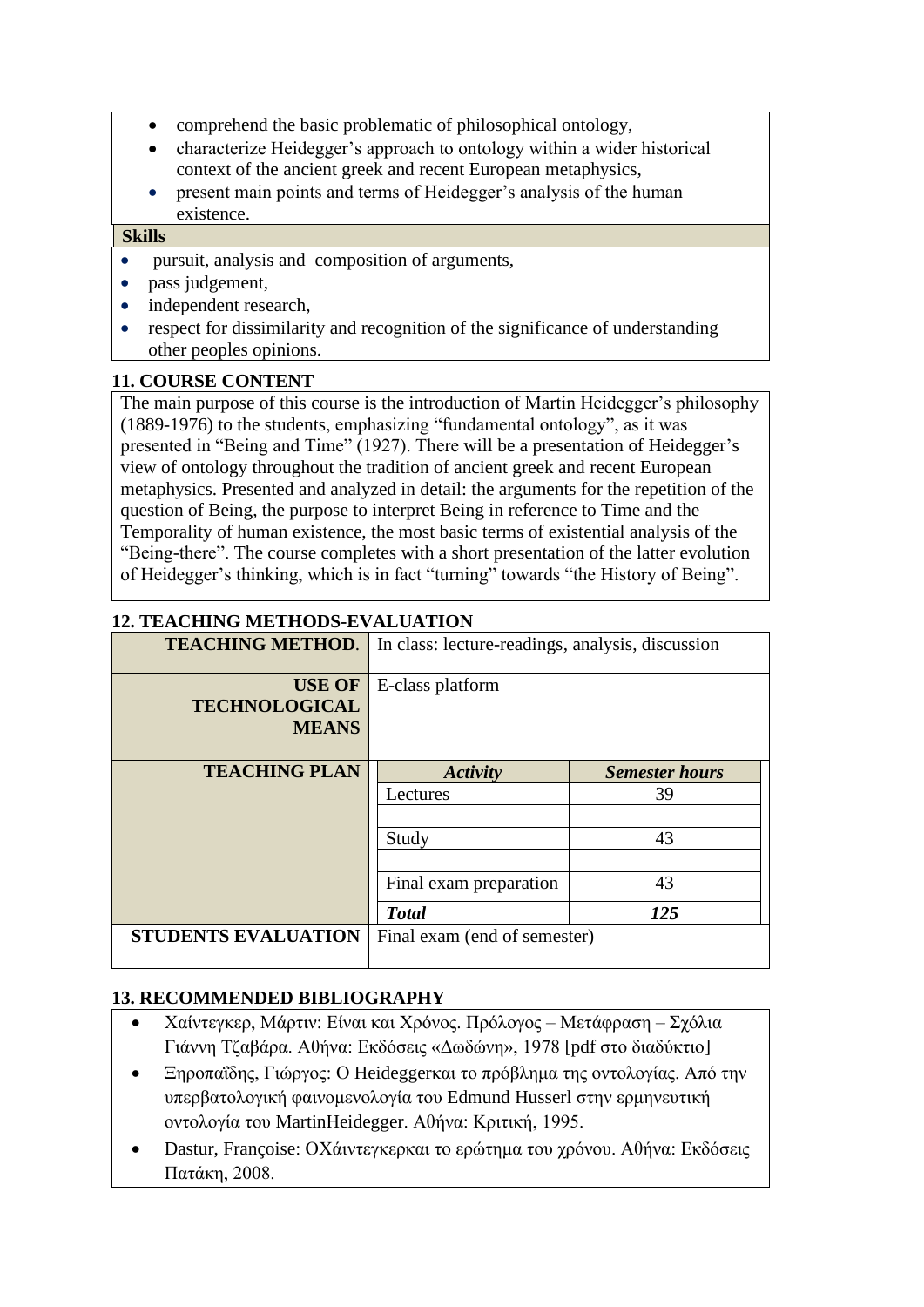| ΣΧΟΛΗ                                | School of Humanities and Social Sciences |                                     |                              |   |  |
|--------------------------------------|------------------------------------------|-------------------------------------|------------------------------|---|--|
| <b>TMHMA</b>                         | Philosophy                               |                                     |                              |   |  |
| ΕΠΙΠΕΔΟ ΣΠΟΥΔΩΝ                      |                                          | Pregraduate                         |                              |   |  |
| ΚΩΔΙΚΟΣ ΜΑΘΗΜΑΤΟΣ                    | <b>PHS</b>                               | ΕΞΑΜΗΝΟ ΣΠΟΥΔΩΝ                     |                              |   |  |
| ΤΙΤΛΟΣ ΜΑΘΗΜΑΤΟΣ                     | Philosophy of Action                     |                                     |                              |   |  |
| ΑΥΤΟΤΕΛΕΙΣ ΔΙΔΑΚΤΙΚΕΣ ΔΡΑΣΤΗΡΙΟΤΗΤΕΣ |                                          | ΕΒΔΟΜΑΔΙΑΙΕΣ<br>ΩΡΕΣ<br>ΔΙΔΑΣΚΑΛΙΑΣ | ΠΙΣΤΩΤΙΚΕΣ<br><b>ΜΟΝΑΔΕΣ</b> |   |  |
|                                      |                                          | Lectures                            | 3                            | 5 |  |
| ΤΥΠΟΣ ΜΑΘΗΜΑΤΟΣ                      |                                          |                                     |                              |   |  |
| ΠΡΟΑΠΑΙΤΟΥΜΕΝΑ ΜΑΘΗΜΑΤΑ:             | $\blacksquare$                           |                                     |                              |   |  |
| ΓΛΩΣΣΑ ΔΙΔΑΣΚΑΛΙΑΣ και<br>ΕΞΕΤΑΣΕΩΝ: | <b>English or Greek</b>                  |                                     |                              |   |  |
| ΤΟ ΜΑΘΗΜΑ ΠΡΟΣΦΕΡΕΤΑΙ ΣΕ             | <b>Yes</b>                               |                                     |                              |   |  |
| <b>ΦΟΙΤΗΤΕΣ ERASMUS</b>              |                                          |                                     |                              |   |  |
| ΗΛΕΚΤΡΟΝΙΚΗ ΣΕΛΙΔΑ                   |                                          |                                     |                              |   |  |
| <b>ΜΑΘΗΜΑΤΟΣ (URL)</b>               |                                          |                                     |                              |   |  |

### **14. ΜΑΘΗΣΙΑΚΑ ΑΠΟΤΕΛΕΣΜΑΤΑ**

#### **Learning Outcomes**

By the end of the course, students will be in a position to:

- Understand the concept of a philosophy of action.
- Trace the connections between ethical theories and philosophical views of action.
- Trace some of the many tranformations of the problem of action in the history of philosophy.
- Form a view of their own.

## **Skills**

- Pose philosophical questions
- Explore different perspectives on what is true and what matters
- Formulate philosophical arguments.
- Work with primary literature.

### **15. Content**

The course is an introduction to the philosophical understanding of action. Some of the main topics are the following:

- 1. The Utilitarian Philosophy of Action
- 2. Calculation and Dialectic Activity in Plato's Phaedrus
- 3. The Distinction between Praxis and Poiesis in Aristotle
- 4. Reason as the Slave of the Passions in Hume
- 5. Reason as Pure Practical Reason in Kant
- 6. Contemporary Humean Philosophies of Action
- 7. Contemporary Anti-Utilitarian Philosophies of Action (Platonic, Aristotelian, Kantian, religious)
- •